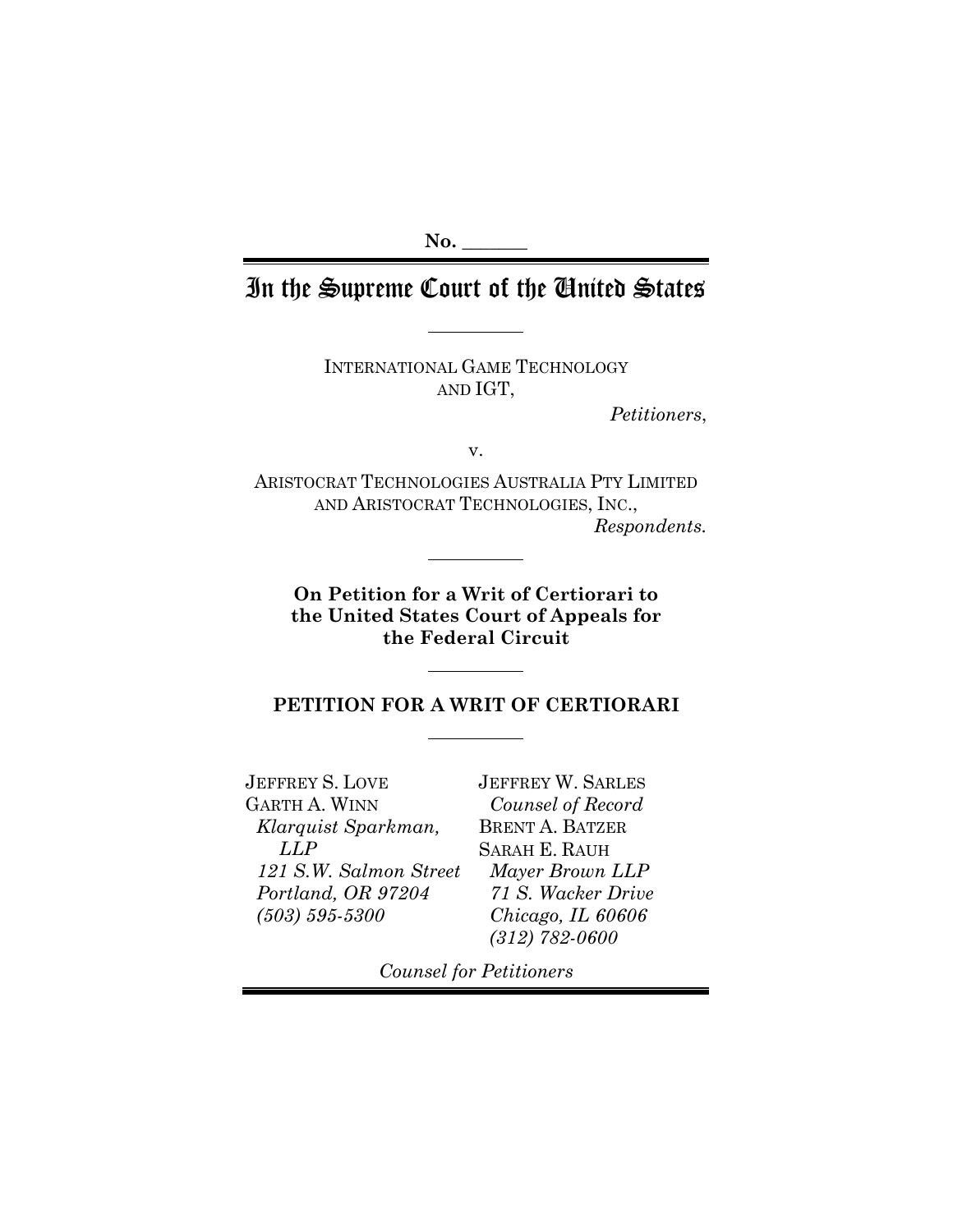#### <span id="page-1-0"></span>**QUESTION PRESENTED**

35 U.S.C. §§ 371(d) and 133 provide that a patent application shall be regarded as abandoned for failure to comply with specified deadlines unless a showing is made that the delay was "unavoidable." Nevertheless, a Patent and Trademark Office regulation allows an applicant to revive such an abandoned application merely by asserting "unintentional" delay, a materially lower standard. On that basis, respondents' abandoned patent application was revived and their patent issued. Respondents subsequently sued petitioners for patent infringement. The district court granted summary judgment to petitioners on the ground that the patent was invalid for having been issued on an abandoned application and revived contrary to statute. The Federal Circuit reversed on the ground that revival of a patent contrary to the statutory standard is not an available invalidity defense. The question presented is as follows:

Whether a patent infringement defendant may assert a defense that the patent resulted from an abandoned application that was not revived under the statutory standard.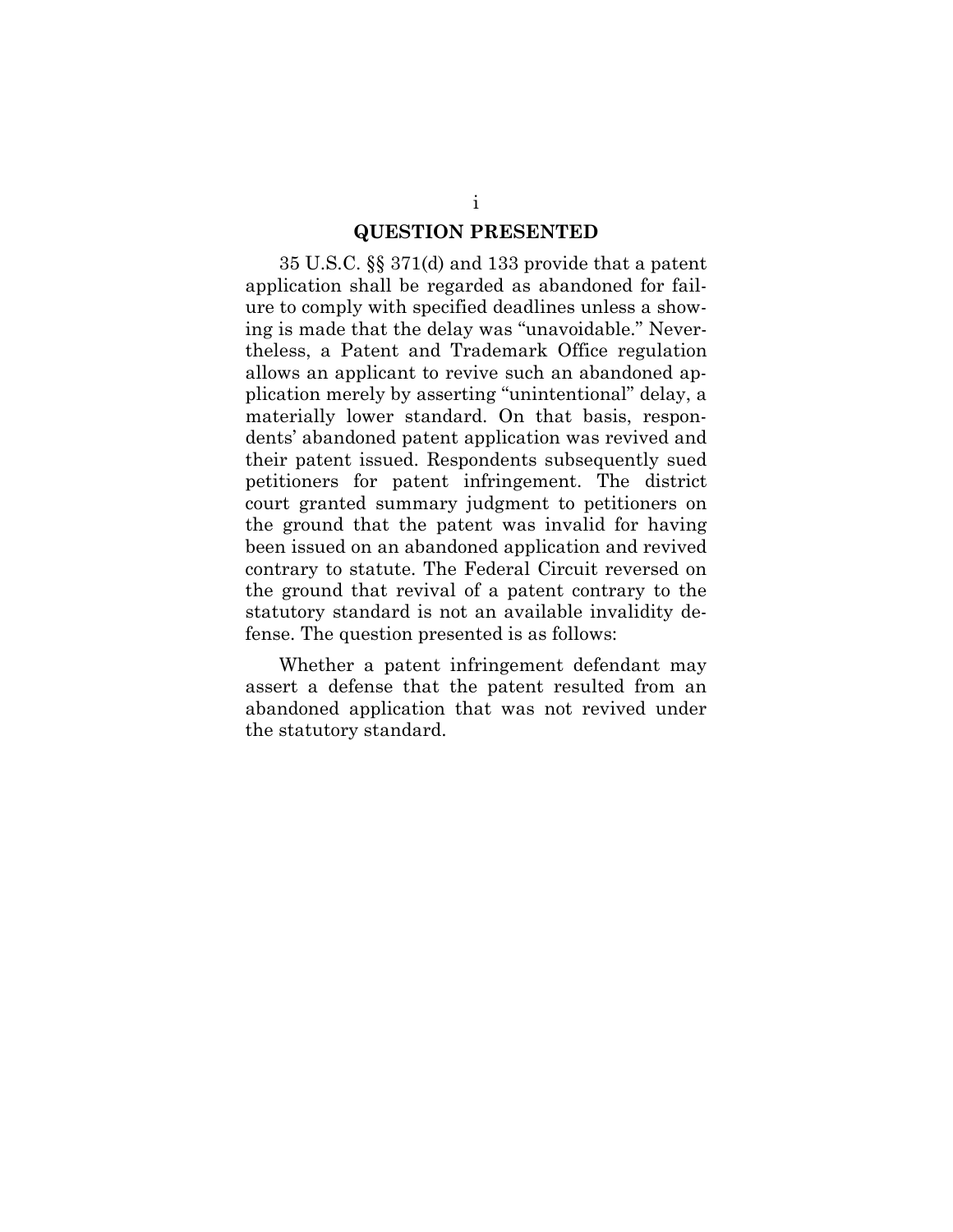## <span id="page-2-0"></span>**RULE 14.1(b) STATEMENT**

Petitioners (defendants-appellees below) are International Game Technology and IGT.

Respondents (plaintiffs-appellants below) are Aristocrat Technologies Australia Pty Limited and Aristocrat Technologies, Inc.

### <span id="page-2-1"></span>**RULE 29.6 STATEMENT**

Petitioner IGT is a wholly owned subsidiary of petitioner International Game Technology.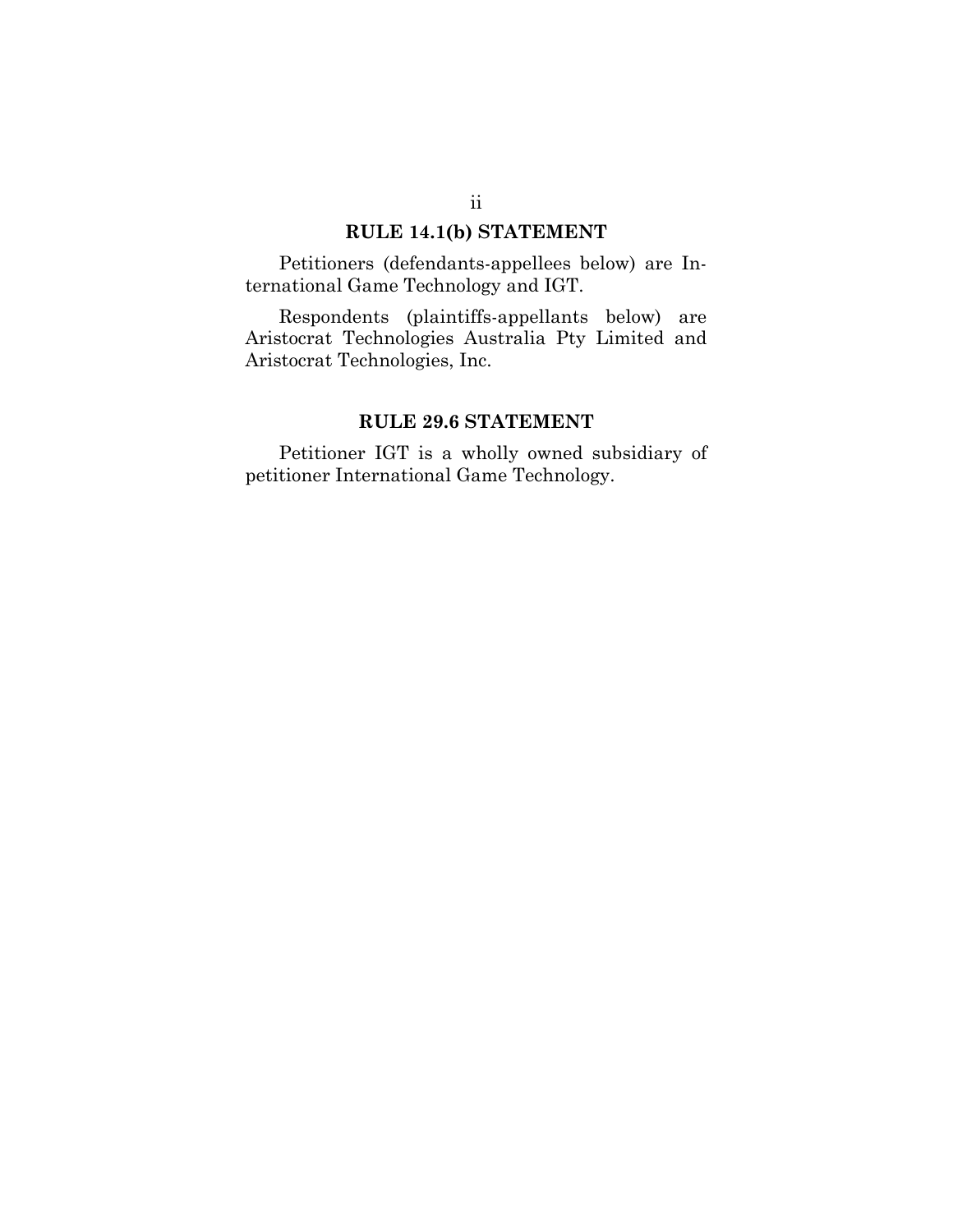# **TABLE OF CONTENTS**

| STATUTORY PROVISIONS INVOLVED 1                                                                                        |  |
|------------------------------------------------------------------------------------------------------------------------|--|
|                                                                                                                        |  |
|                                                                                                                        |  |
|                                                                                                                        |  |
|                                                                                                                        |  |
| REASONS FOR GRANTING THE PETITION 8                                                                                    |  |
| The Ruling Below Conflicts With The Plain<br>I.                                                                        |  |
| A. Section 282(4) provides an invalidity<br>defense based on improper revival of an                                    |  |
| B. Section 282(2) provides an invalidity<br>defense based on improper revival of an                                    |  |
| C. Sections 371(d) and 133 provide an<br>invalidity defense based on improper<br>revival of an abandoned application15 |  |
| II. The Ruling Below, Unless Reversed, Will<br>Severely Undermine The Enforceability Of                                |  |
| Other Important Patent Act Provisions17                                                                                |  |
| III. The Ruling Below Conflicts With The                                                                               |  |
| Central Purpose Of The Patent Laws18                                                                                   |  |
|                                                                                                                        |  |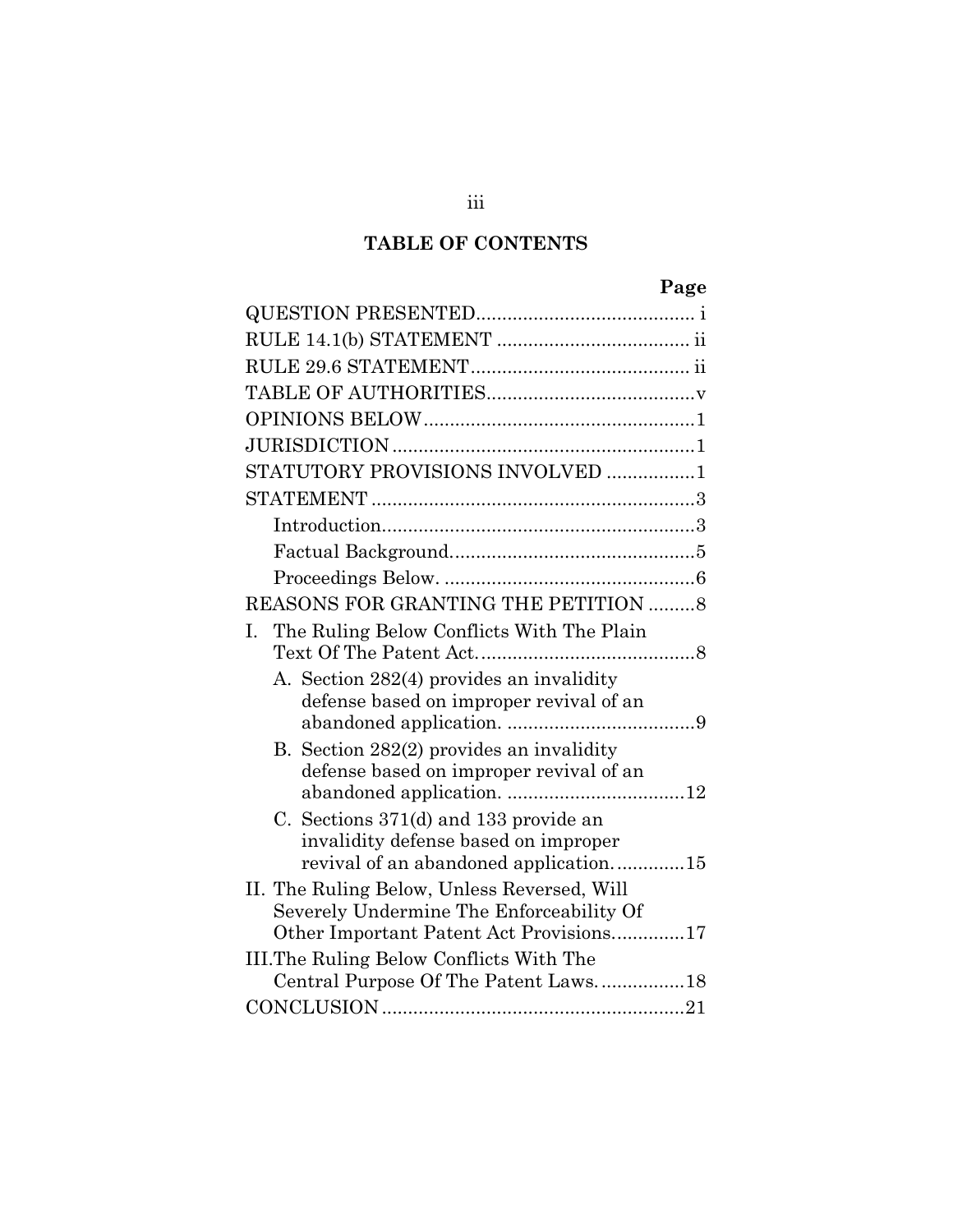# **TABLE OF CONTENTS (continued)**

| APPENDIX A: Opinion of the court of appeals1a |  |
|-----------------------------------------------|--|
| APPENDIX B: Order of the district court       |  |
|                                               |  |
| APPENDIX C: Order denying rehearing and       |  |
|                                               |  |

iv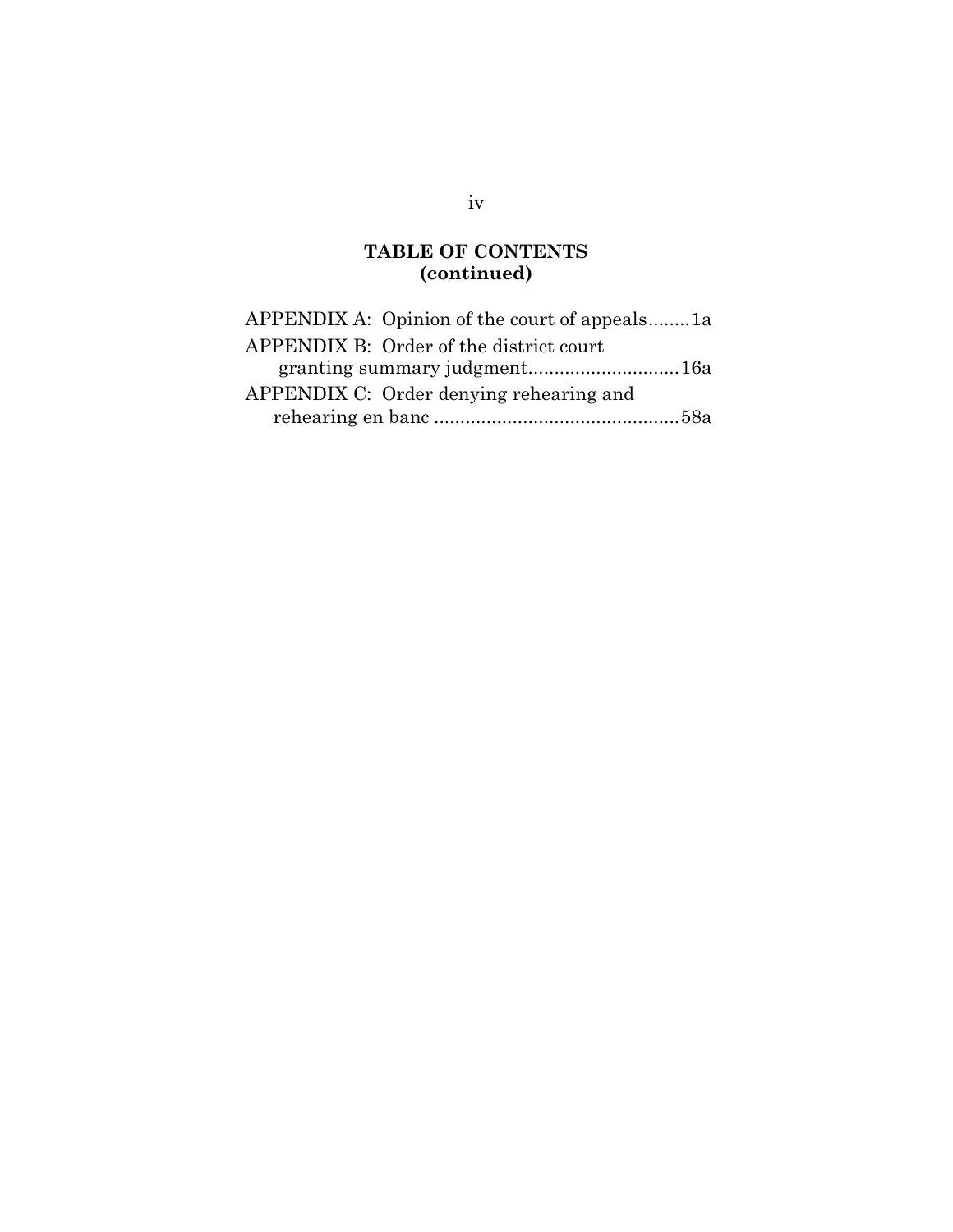# <span id="page-5-0"></span>**TABLE OF AUTHORITIES**

# **Page(s)**

# **Cases**

| Altvater v. Freeman, 319 U.S. 359 (1943)19                                                |
|-------------------------------------------------------------------------------------------|
| Barnhart v. Sigmon Coal Co., 534 U.S. 438                                                 |
| Blonder-Tongue Lab. v. University of Ill. Found.,                                         |
| Board of Governors of Fed. Reserve Sys. v.<br>Dimension Fin. Corp., 474 U.S. 361 (1986) 9 |
| Bonito Boats, Inc. v. Thunder Craft Boats, Inc.,                                          |
| Bowles v. Russell, 127 S. Ct. 2360 (2007)12                                               |
| Circuit City Stores, Inc. v. Adams, 532 U.S. 105                                          |
| Festo Corp. v. Shoketsu Kinzoku Kogyo Kabushiki                                           |
| <i>Figueroa v. United States, 466 F.3d 1023</i>                                           |
| Graham v. John Deere Co., 383 U.S. 1                                                      |
| Hartford Underwriters Ins. Co. v. Union Planters                                          |
| Lexecon Inc. v. Milberg Weiss Bershad Hynes &                                             |
| Lopez v. Davis, 531 U.S. 230 (2001) 10                                                    |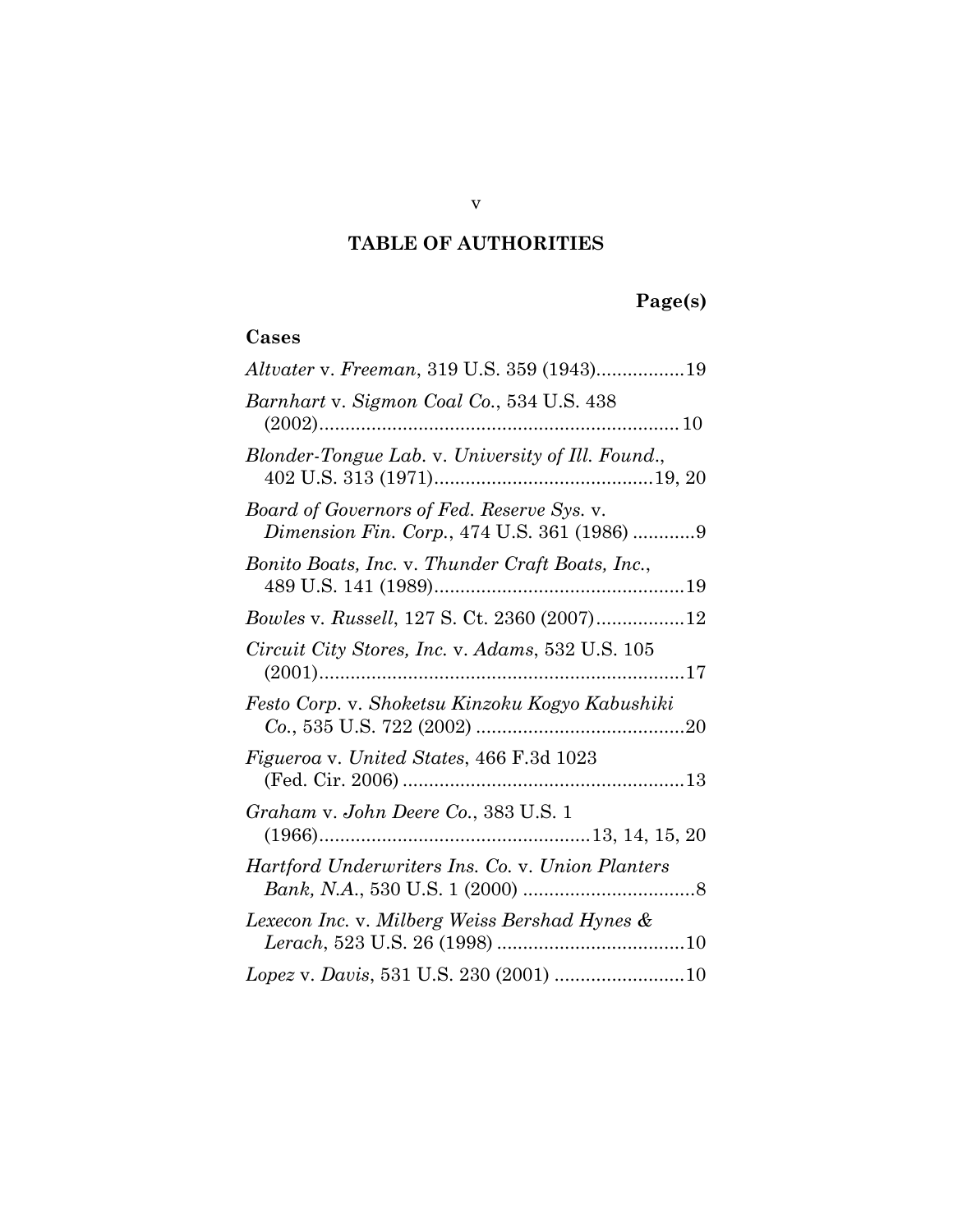# **TABLE OF AUTHORITIES (continued)**

| Lujan v. Defenders of Wildlife, 504 U.S. 555                     |  |
|------------------------------------------------------------------|--|
| <i>Magnivision, Inc. v. Bonneau Co., 115 F.3d 956</i>            |  |
| National Ass'n of Home Builders v. Defenders of                  |  |
| <i>New York Univ.</i> v. Autodesk, Inc., 466 F. Supp. 2d         |  |
| <i>Perrin v. United States, 444 U.S. 37 (1979) 14</i>            |  |
| <i>Pfaff</i> v. <i>Wells Elec., Inc.</i> , 525 U.S. 55 (1998) 19 |  |
| Quantum Corp. v. Rodime, PLC, 65 F.3d 1577                       |  |
| Rainbow/PUSH Coalition v. FCC, 330 F.3d 539                      |  |
|                                                                  |  |
| Symbol Techs., Inc. v. Opticon, Inc., 935 F.2d 1569              |  |

# **Statutes and Regulation**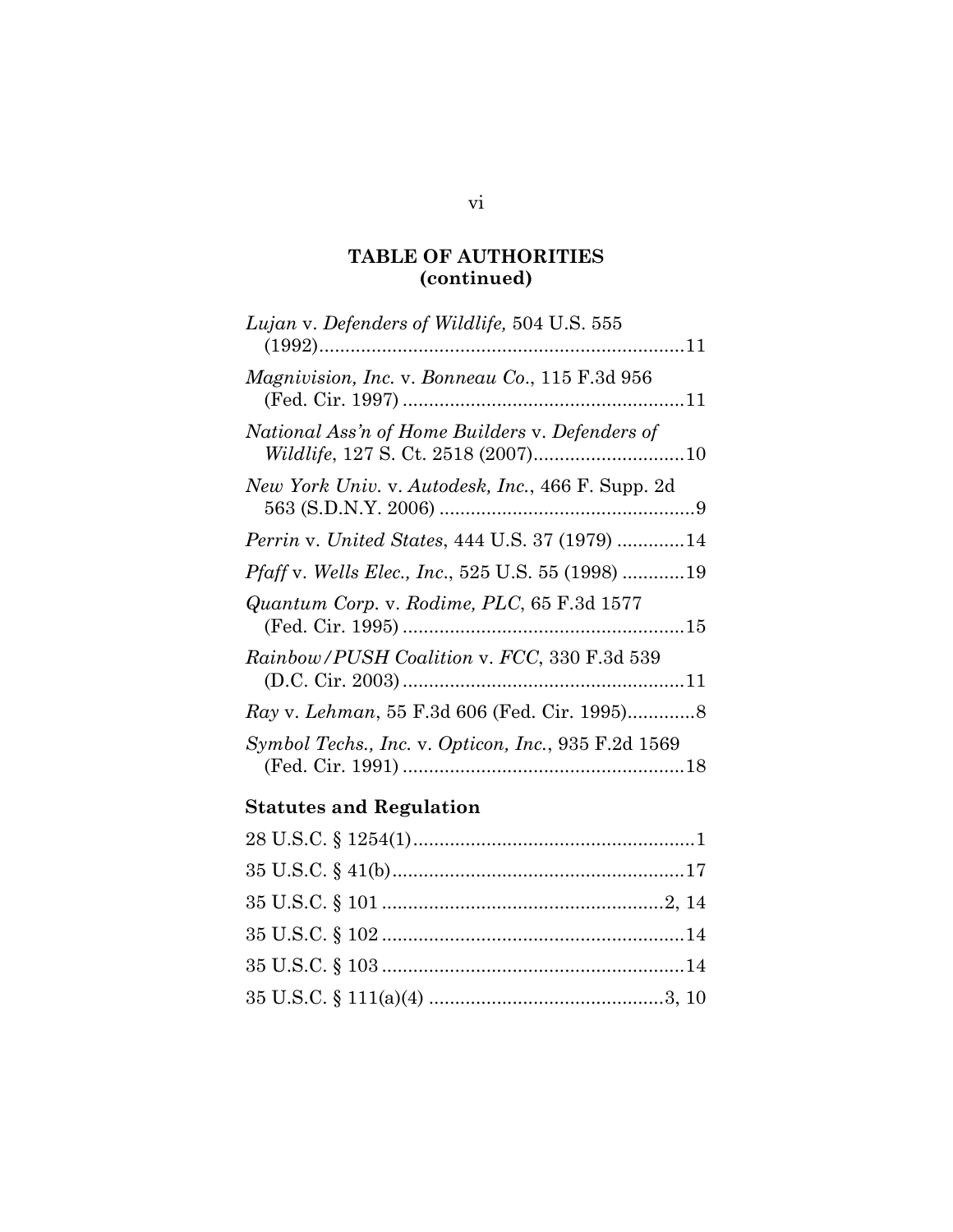# **TABLE OF AUTHORITIES (continued)**

# **Other Authorities**

| 6 CHISUM ON PATENTS § 19.01 (2008) 20                                                                                                                                   |  |
|-------------------------------------------------------------------------------------------------------------------------------------------------------------------------|--|
| COMPACT OXFORD ENGLISH DICTIONARY14                                                                                                                                     |  |
| <b>MANUAL OF PATENT EXAMINING PROCEDURE</b>                                                                                                                             |  |
| MERRIAM-WEBSTER'S ONLINE DICTIONARY 14                                                                                                                                  |  |
| U.S. Chamber of Commerce, Recommendations<br>for Consideration by the Incoming<br>Administration Regarding the U.S. Patent<br>and Trademark Office (2008), available at |  |
| http://www.theglobalipcenter.com/gipc/default20                                                                                                                         |  |

vii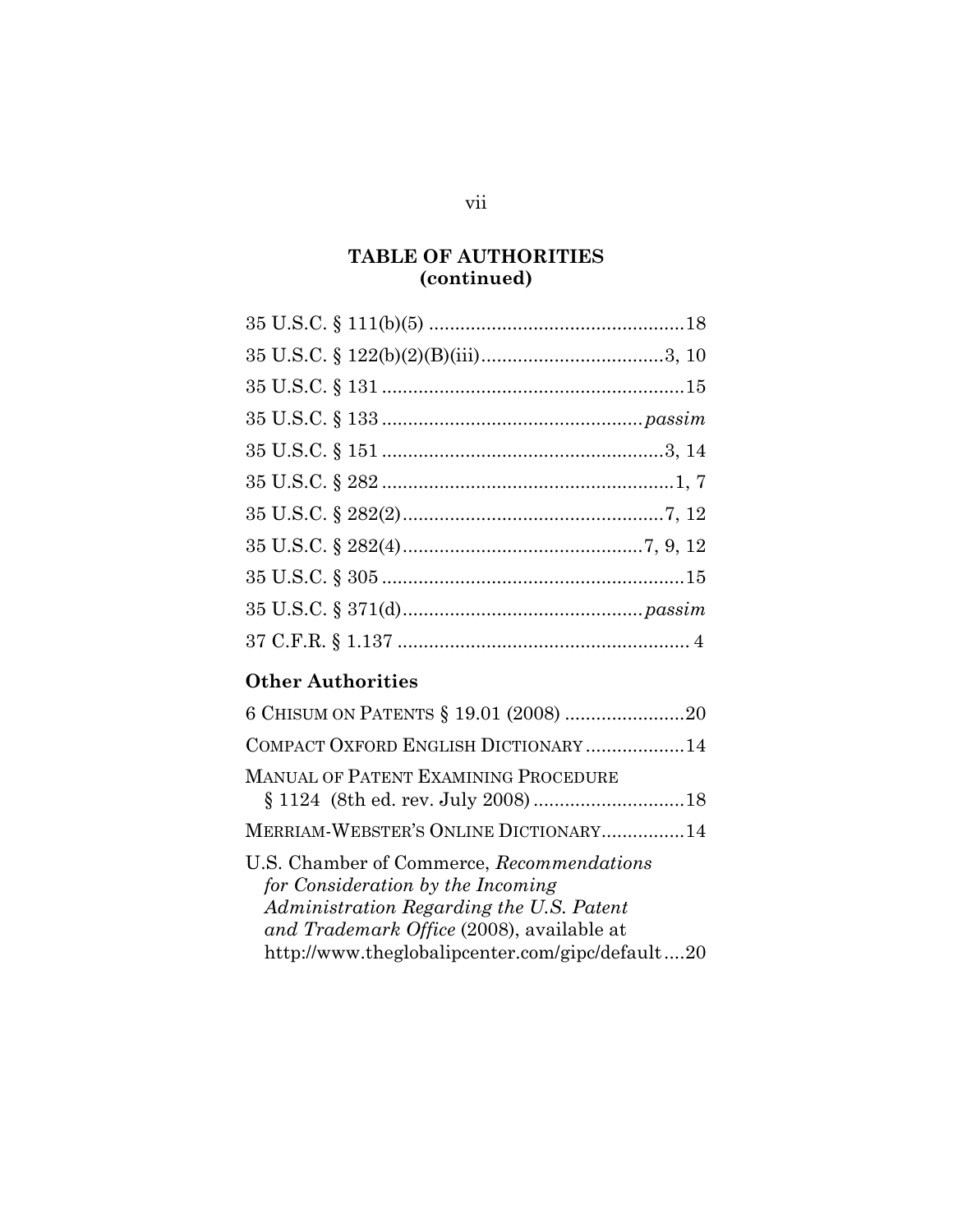#### **PETITION FOR A WRIT OF CERTIORARI**

Petitioners, International Game Technology and IGT (collectively "IGT"), respectfully petition for a writ of certiorari to review the judgment of the Federal Circuit in this case.

#### <span id="page-8-0"></span>**OPINIONS BELOW**

The opinion of the court of appeals (App., *infra*, 1a-15a) and the court's denial of rehearing en banc (App., *infra*, 58a-59a) are reported at 543 F.3d 657. The district court's judgment (App., *infra*, 16a-57a) is reported at 491 F. Supp. 2d 916.

#### <span id="page-8-1"></span>**JURISDICTION**

The judgment of the court of appeals was entered on September 22, 2008. Petitioners' timely petition for rehearing en banc was denied on November 17, 2008. This Court's jurisdiction is invoked under 28 U.S.C. § 1254(1).

#### <span id="page-8-2"></span>**STATUTORY PROVISIONS INVOLVED**

35 U.S.C. § 282 states in relevant part:

The following shall be defenses in any action involving the validity or infringement of a patent and shall be pleaded:

(1) Noninfringement, absence of liability for infringement or unenforceability,

(2) Invalidity of the patent or any claim in suit on any ground specified in part II of this title as a condition for patentability,

(3) Invalidity of the patent or any claim in suit for failure to comply with any requirement of sections 112 or 251 of this title,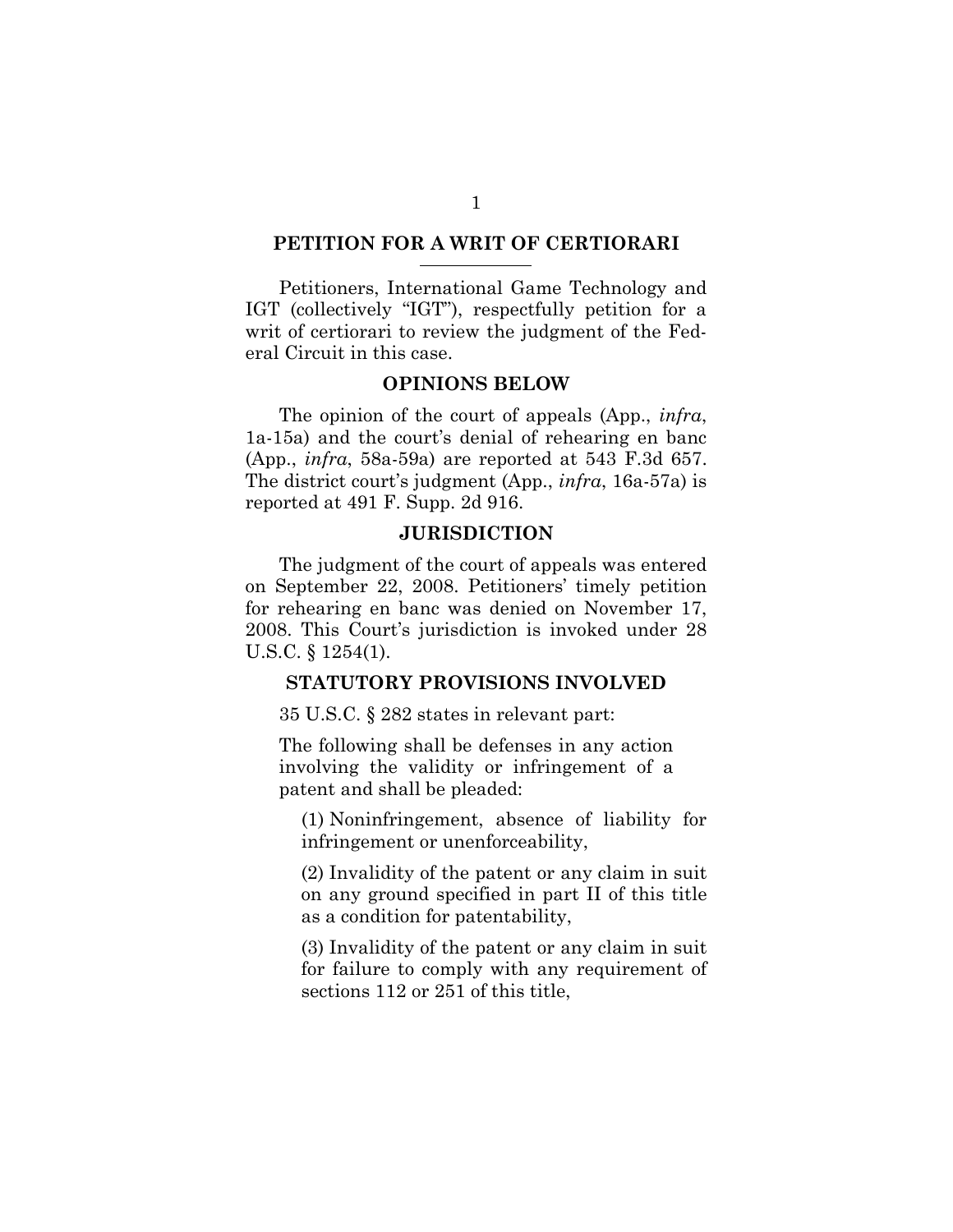(4) Any other fact or act made a defense by this title.

#### 35 U.S.C. § 371(d) states in relevant part:

The requirements with respect to the national fee \* \* \* shall be complied with by the date of the commencement of the national stage or by such later time as may be fixed by the Director. \* \* \* Failure to comply with these requirements shall be regarded as abandonment of the application by the parties thereof, unless it be shown to the satisfaction of the Director that such failure to comply was unavoidable.

#### 35 U.S.C. § 133 states in full:

Upon failure of the applicant to prosecute the application within six months after any action therein, of which notice has been given or mailed to the applicant, or within such shorter time, not less than thirty days, as fixed by the Director in such action, the application shall be regarded as abandoned by the parties thereto, unless it be shown to the satisfaction of the Director that such delay was unavoidable.

#### 35 U.S.C. § 101 states in full:

Whoever invents or discovers any new and useful process, machine, manufacture, or composition of matter, or any new and useful improvement thereof, may obtain a patent therefor, subject to the conditions and requirements of this title.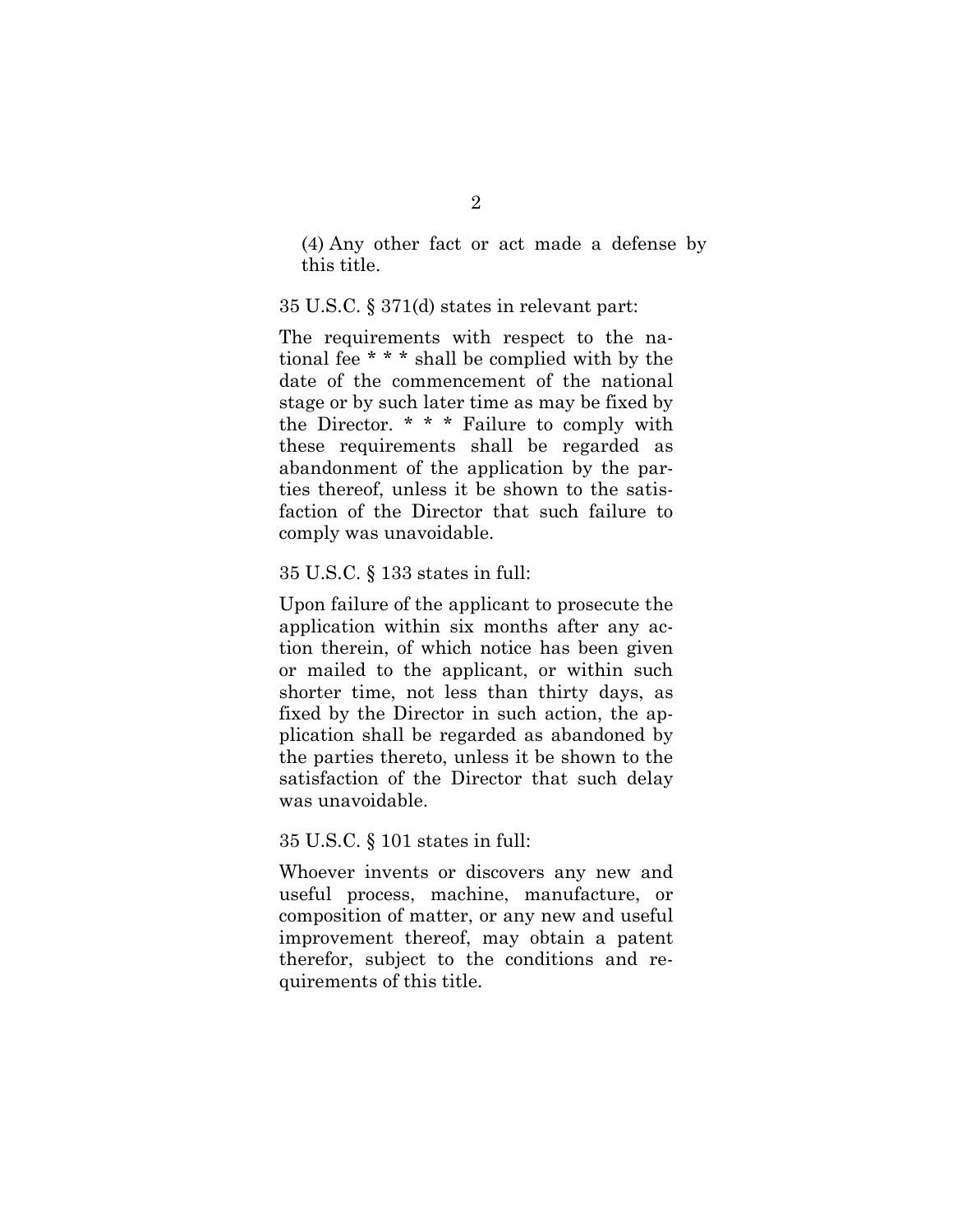#### <span id="page-10-0"></span>**STATEMENT**

<span id="page-10-1"></span>**Introduction**. This petition presents a pure question of law—whether the revival of an abandoned patent application that did not satisfy the statutory revival standard may be asserted as a defense to a claim of patent infringement. This is a critically important issue because the Federal Circuit's ruling that such a defense may not be asserted effectively abrogates mandates set forth in the Patent Act and authorizes the enforcement of invalid patents.

A patent application may be deemed abandoned on a variety of grounds. Specific provisions of the Patent Act address these various types of abandonment, and each provides a basis on which such an abandoned application may be revived. The two provisions at issue here, 35 U.S.C. §§ 371(d) and 133, authorize revival only if the abandonment resulted from the applicant's "unavoidable" delay, as does § 151. In contrast, other provisions authorize revival for mere "unintentional" delay (see  $\S 122(b)(2)(B)(iii)$ ) or under either standard (see § 111(a)(4)).

Section 371(d) states unequivocally that failure to timely pay the national stage fee "shall be regarded as abandonment of the application" unless the applicant shows that "such failure to comply was unavoidable." Section 133 similarly provides that "the application shall be regarded as abandoned" upon a failure to timely prosecute an application unless the applicant shows that "such delay was unavoidable."

Notwithstanding these statutory mandates, the Patent and Trademark Office ("PTO") has adopted a regulation that allows an applicant to revive *any*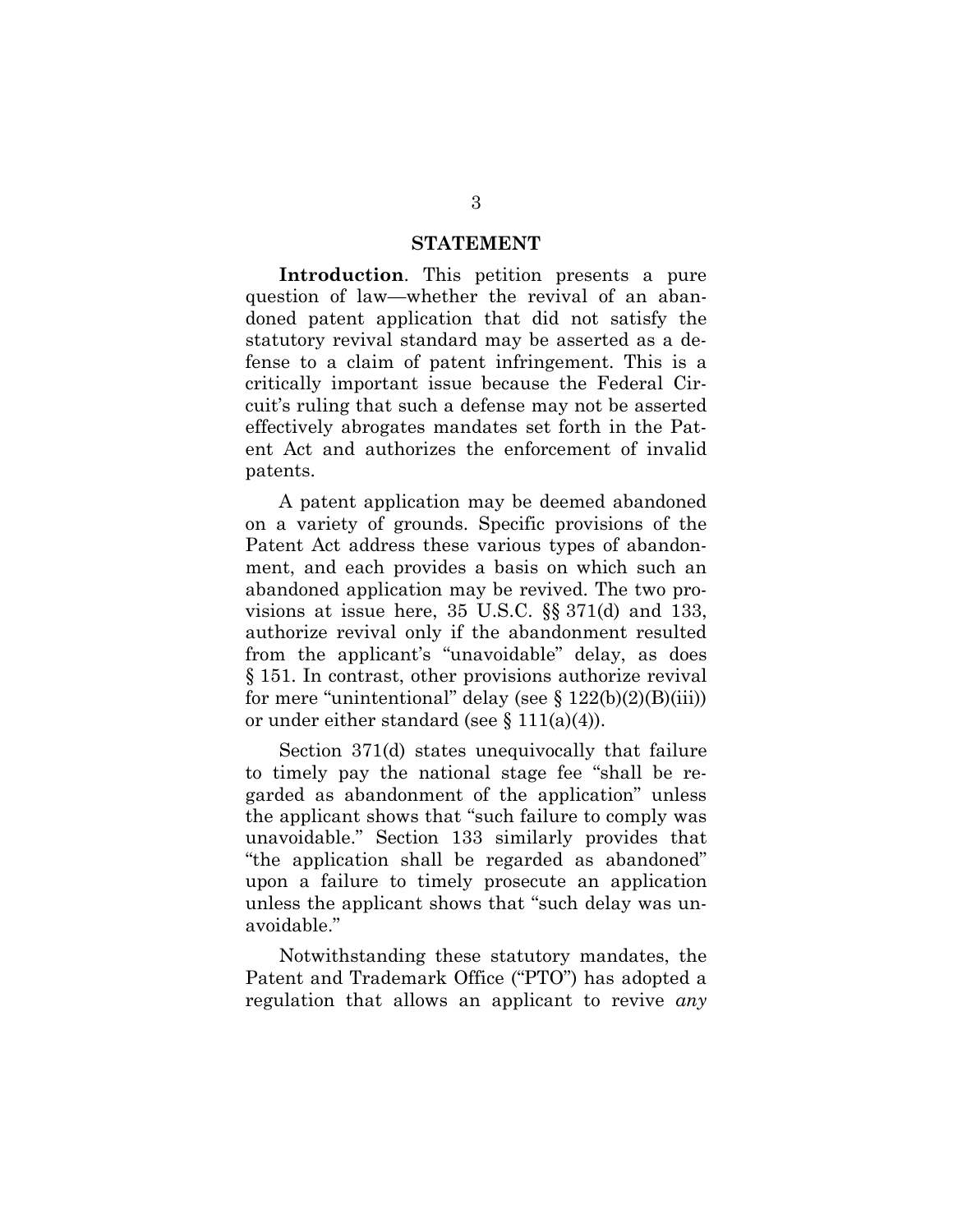abandoned application merely by asserting "unintentional" delay. 37 C.F.R. § 1.137 (authorizing revival of any abandoned application for either "unavoidable" or "unintentional" delay). On that basis, the PTO revived respondents' application based merely on their submission of a form petition with a preprinted statement that their delay was "unintentional." The PTO previously had deemed that application abandoned for failure to timely pay the fee required by § 371(d), and it remained abandoned under § 133 after respondents failed to timely respond to PTO notices. A patent eventually issued from respondents' application as U.S. Patent No. 7,056,215 ("the '215 patent").

Respondents subsequently sued IGT for patent infringement, asserting that slot machines manufactured by IGT infringed the '215 patent. The district court recognized that the PTO's revival of respondents' application violated the Patent Act provisions requiring a showing of unavoidable delay and therefore granted IGT's motion for summary judgment of invalidity. The Federal Circuit reversed without addressing whether the revival of respondents' application complied with the Patent Act. Instead, it held that, even if revival of the abandoned application did not comply with the Patent Act, such improper revival may *never* be asserted as an invalidity defense in a patent infringement action.

The Federal Circuit's ruling effectively abrogates the Patent Act's requirement that applicants show unavoidable delay before an application abandoned under §§ 371(d) or 133 may be revived. A patent infringement action provides the only practical opportunity to challenge the improper revival of an abandoned application. By precluding such a challenge,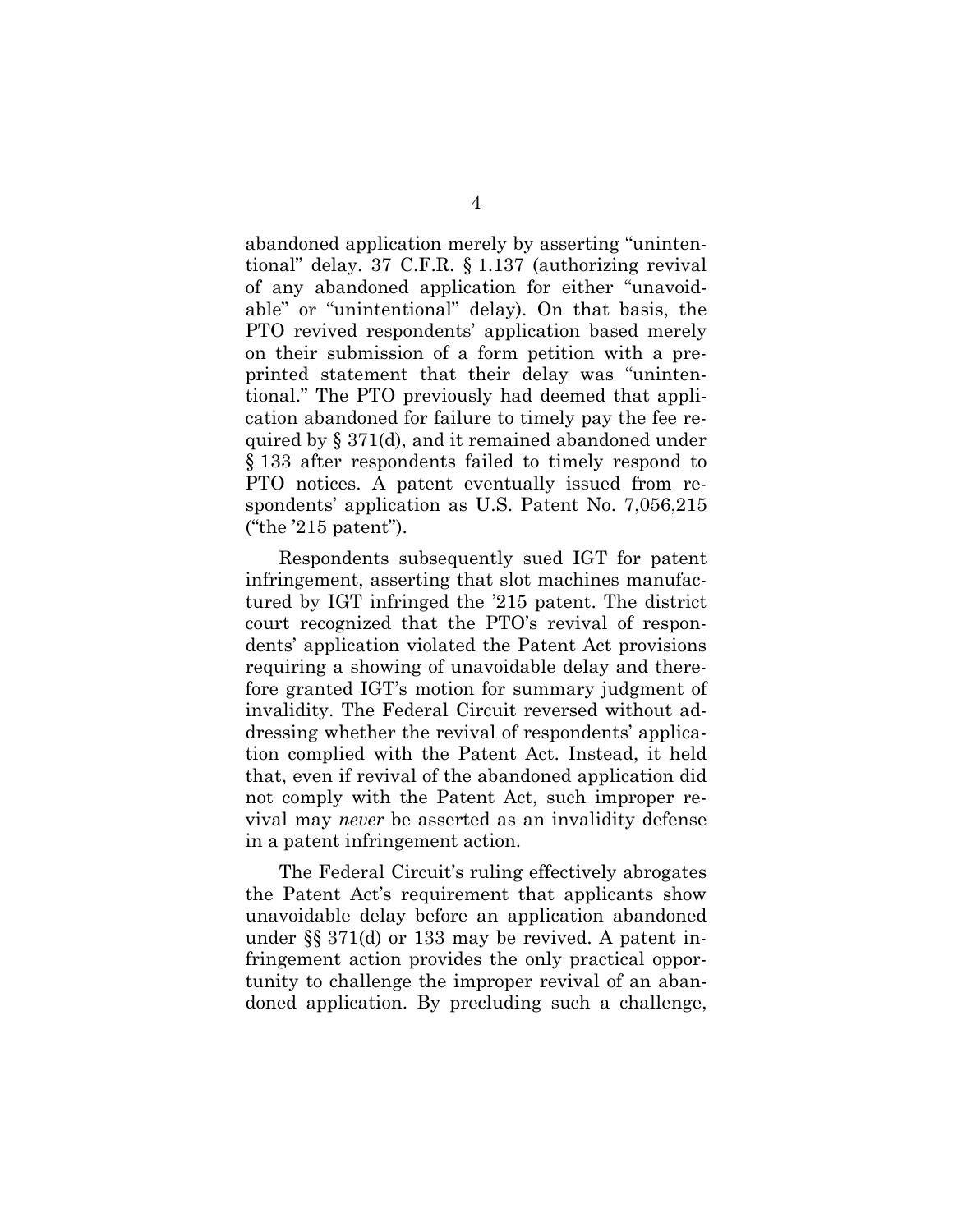the Federal Circuit has overriden express Congressional mandates and authorized the enforcement of patents that, pursuant to those mandates, never should have issued.

The harmful consequences of the ruling below cannot be overstated. It allows companies holding statutorily invalid patents to exercise the monopoly power conferred by patents to bar innovative competition. By permitting the enforcement of patents that fail to satisfy statutory requirements, the Federal Circuit's ruling upsets the careful balance struck by Congress that both rewards innovators and encourages innovative competition. In addition, the ruling below can only encourage noncompliance with Congressionally mandated statutory deadlines. Applicants will face no meaningful consequence if they disregard those deadlines, knowing both that they can revive abandoned applications merely by asserting that the delay was unintentional and that they can enforce the resulting patents without risk of facing an invalidity defense based on the improper revival. And competitors who monitor pending applications will not be able to rely on their abandonment, as they would if the statute's tough "unavoidable" standard were enforced, producing severe practical harm.

To restore the Congressional balance, and prevent abuse of the patent application system, this Court should grant the petition and reverse the Federal Circuit's ruling that improper revival of an abandoned patent application cannot be a defense to an infringement claim.

<span id="page-12-0"></span>**Factual Background**. This case involves the validity of the '215 patent, as well as U.S. Patent No. 7,108,603 ("the '603 patent"), a continuation patent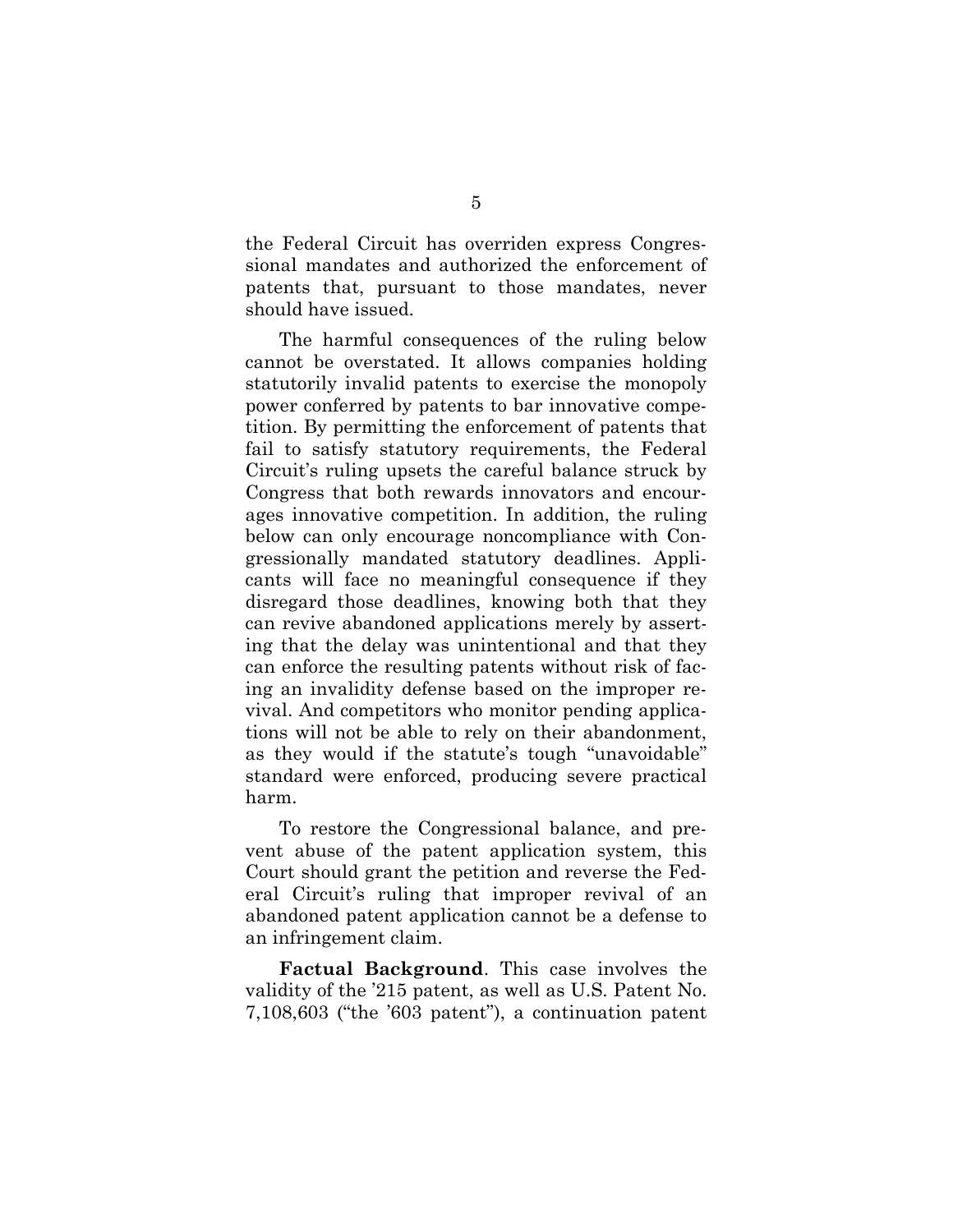claiming priority to the '215 patent application. Respondents filed a provisional patent application in Australia and, in July 1998, an international application under the Patent Cooperation Treaty ("PCT") claiming priority to the provisional application. The PCT application was published in January 1999. Pursuant to 35 U.S.C. § 371(d), respondents' deadline to enter the U.S. national stage and file the national stage fee was January 10, 2000. Respondents missed that deadline, and the PTO therefore notified them that the '215 application was abandoned. The PTO's abandonment notice set forth the procedure for filing a revival petition. Respondents instead filed a petition "To Correct 'Date-In,'" which the PTO denied, noting that the '215 application remained abandoned. See App., *infra*, 2a-3a.

Respondents failed to respond to the PTO's notice within six months as required by 35 U.S.C. § 133. After allowing more than a year to pass, respondents filed a petition to revive the abandoned '215 application that contained a pre-printed statement that the delay leading to the abandonment was "unintentional." C.A. App. 745. Although both §§ 371(d) and 133 bar revival of an abandoned application for mere unintentional delay, the PTO granted respondents' revival petition. The '215 patent issued in June 2006, and the continuation '603 patent issued in September 2006. App., *infra*, 3a.

<span id="page-13-0"></span>**Proceedings Below**. Respondents sued IGT for infringing the '215 patent and the '603 continuation patent. IGT moved for summary judgment of patent invalidity on the ground that the abandoned '215 application had not been revived under the mandatory statutory standard.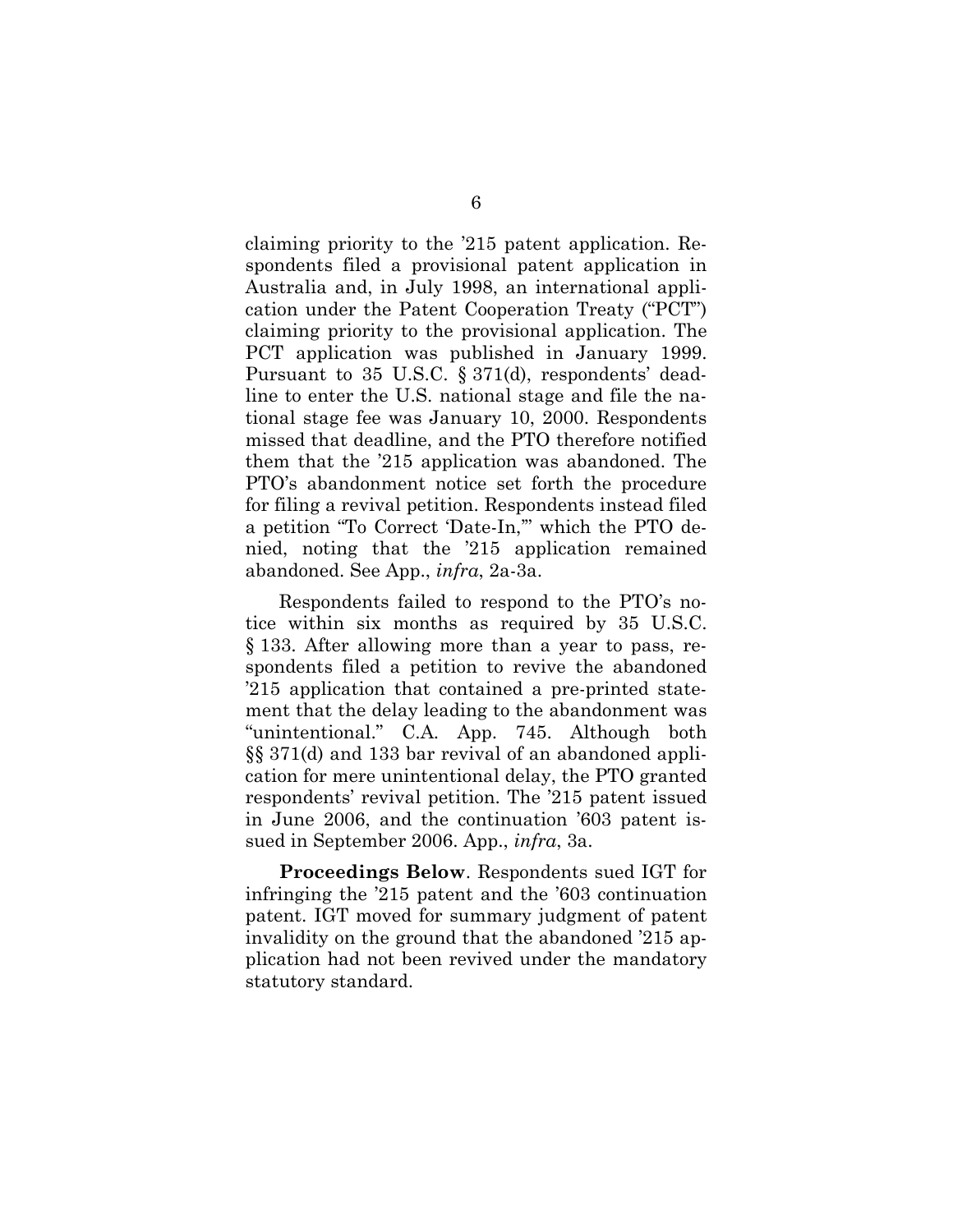The district court granted IGT's motion for summary judgment, finding that §§ 371(d) and 133 are "clear and unambiguous" in requiring a showing of "unavoidable" delay before an application abandoned under those provisions may be revived. App., *infra*, 34a. The court rejected respondents' contention that improper revival may not be asserted as a defense to an infringement claim, finding that 35 U.S.C. §§ 282(4) and 282(2) expressly authorize such a defense. *Id*. at 41a-45a.

The Federal Circuit reversed without reaching the question whether the '215 application was improperly revived. Instead, it held that failure to meet statutory requirements for revival of an abandoned patent application "may not be raised as a defense in an action involving the validity or infringement of a patent." App., *infra*, 5a.

The court of appeals rejected the district court's view that both § 282(2) and § 282(4) authorize such a defense. The court of appeals opined that  $\S 282(2)$ does not apply because proper revival of an abandoned patent application is not a "condition for patentability" (App., *infra*, 6a-7a) and § 282(4) does not apply because improper revival of an abandoned patent application is not "made a defense" by the Patent Act but is instead a mere "procedural lapse" (*id.* at 8a-10a).

The Federal Circuit acknowledged that § 282 is not the sole source of invalidity defenses in the Patent Act and that such defenses are particularly appropriate where "failure to impose invalidity for violation of the statute would encourage noncompliance." App., *infra,* 12a-13a. But the court discerned "no legitimate incentive for a patent applicant to in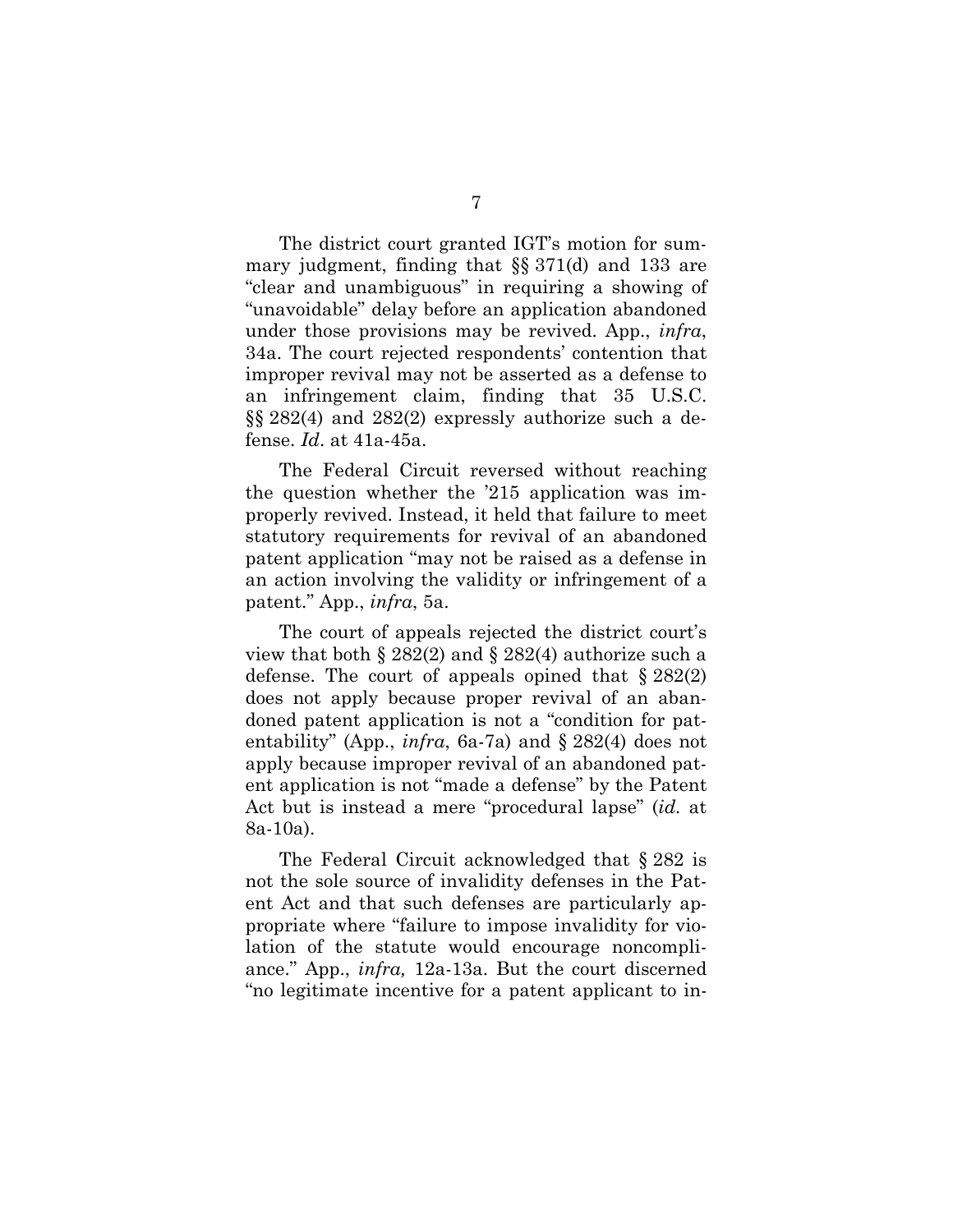tentionally abandon its application" or "to attempt to persuade the PTO to improperly revive it." *Id*. at 13a.

#### <span id="page-15-0"></span>**REASONS FOR GRANTING THE PETITION**

The Patent Act allows the revival of patent applications abandoned under §§ 371(d) and 133 only upon a showing of "unavoidable" delay. "Unavoidable" delay is a very difficult standard to satisfy because the delay must have occurred notwithstanding due care on the part of the applicant. *Ray* v. *Lehman*, 55 F.3d 606, 609 (Fed. Cir. 1995). The PTO's regulation relieves applicants of that required showing by allowing them to revive an abandoned application merely by asserting (without any showing) that the delay causing the abandonment was "unintentional," a far easier standard to meet because the applicant need not have exercised due care. By proscribing an invalidity defense based on improper revival, the Federal Circuit has rendered Congress's mandated showing of "unavoidability" meaningless. This Court should grant the petition to ensure that courts do not override statutory mandates, to confirm that statutorily invalid patents may not be enforced against alleged infringers, and to protect the Patent Act's goal of fostering innovation.

### <span id="page-15-1"></span>**I. The Ruling Below Conflicts With The Plain Text Of The Patent Act.**

"Congress 'says in a statute what it means and means in a statute what it says there.'" *Hartford Underwriters Ins. Co.* v. *Union Planters Bank, N.A*., 530 U.S. 1, 6 (2000). Sections 371(d) and 133 expressly require a showing of "unavoidable" delay to avoid abandonment of a patent application, and § 282 authorizes invalidity defenses that encompass revival of an abandoned application without meeting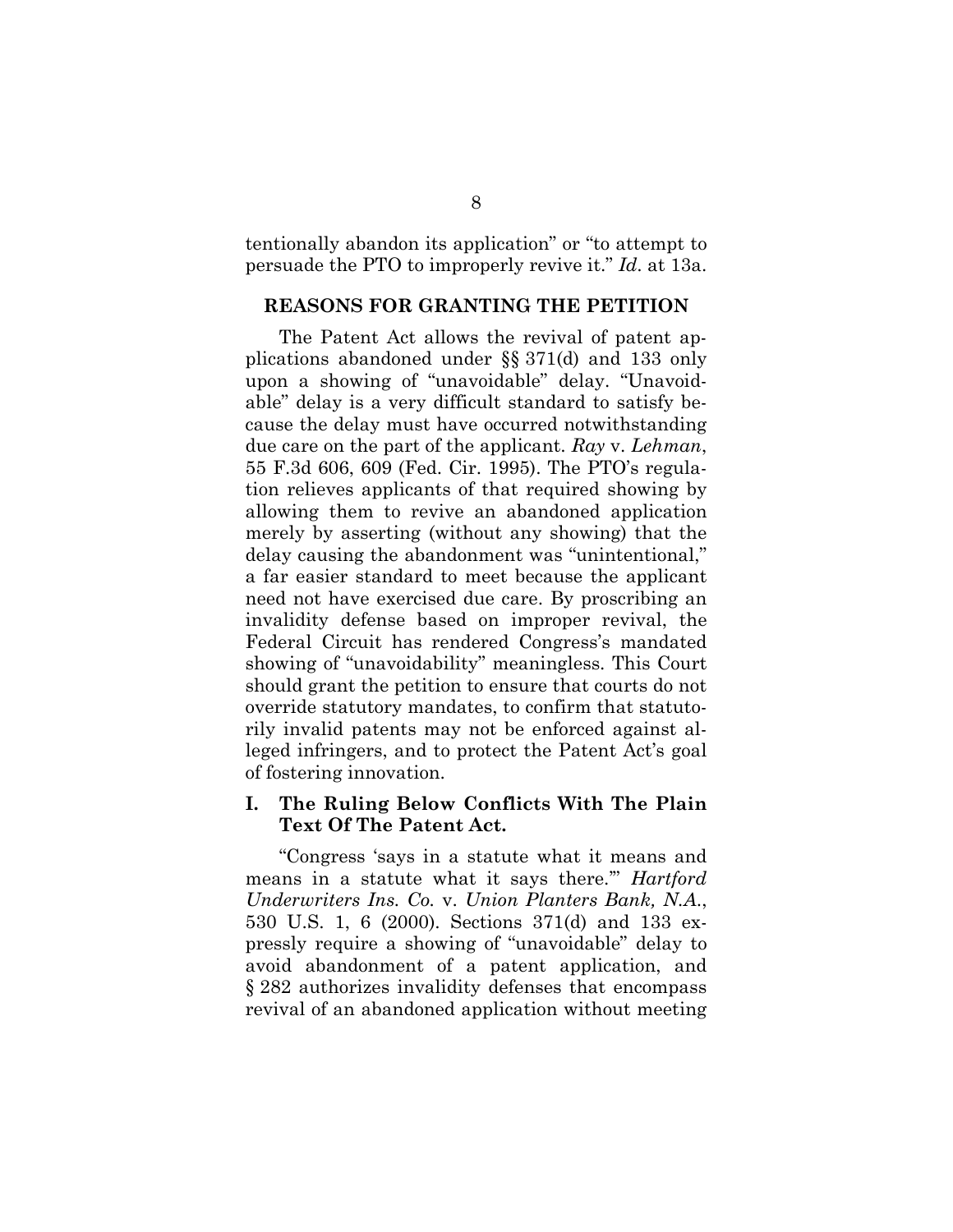the statutory standard. Although courts and agencies "must give effect to the unambiguously expressed intent of Congress" (*Board of Governors of Fed. Reserve Sys.* v. *Dimension Fin. Corp.*, 474 U.S. 361, 368 (1986)), the PTO says applicants need not show unavoidable delay to revive an abandoned application, and the Federal Circuit has ratified that departure from the statutory text by barring improper revival as an invalidity defense. This Court should grant the petition to ensure that the PTO and the courts give effect to these critical provisions of the Patent Act.

### <span id="page-16-0"></span>**A. Section 282(4) provides an invalidity defense based on improper revival of an abandoned application.**

Section 282(4) is a catch-all provision that authorizes a defense to validity or infringement based on "[a]ny other fact or act made a defense by this title." 35 U.S.C. § 282(4). The Federal Circuit ruled that improper revival of an abandoned patent application is not "made a defense" by the Patent Act. App., *infra*, 9a. But as the district court ruled, respondents' failure to make a showing of unavoidable delay, as well as the PTO's revival of their abandoned application without requiring such a showing, are "facts or acts" that Congress made a defense within the meaning of § 282(4). *Id*. at 42a; accord *New York Univ.* v. *Autodesk, Inc.*, 466 F. Supp. 2d 563, 565 (S.D.N.Y. 2006) ("improper revival" is an available invalidity defense "covered by th[e] catchall language" in  $\S 282(4)$ ).

Congress made improper revival of an abandoned application an invalidity defense by providing that an application failing to meet the deadlines in §§ 371(d) and 133 "shall" be deemed abandoned "unless" the applicant shows "unavoidable" delay.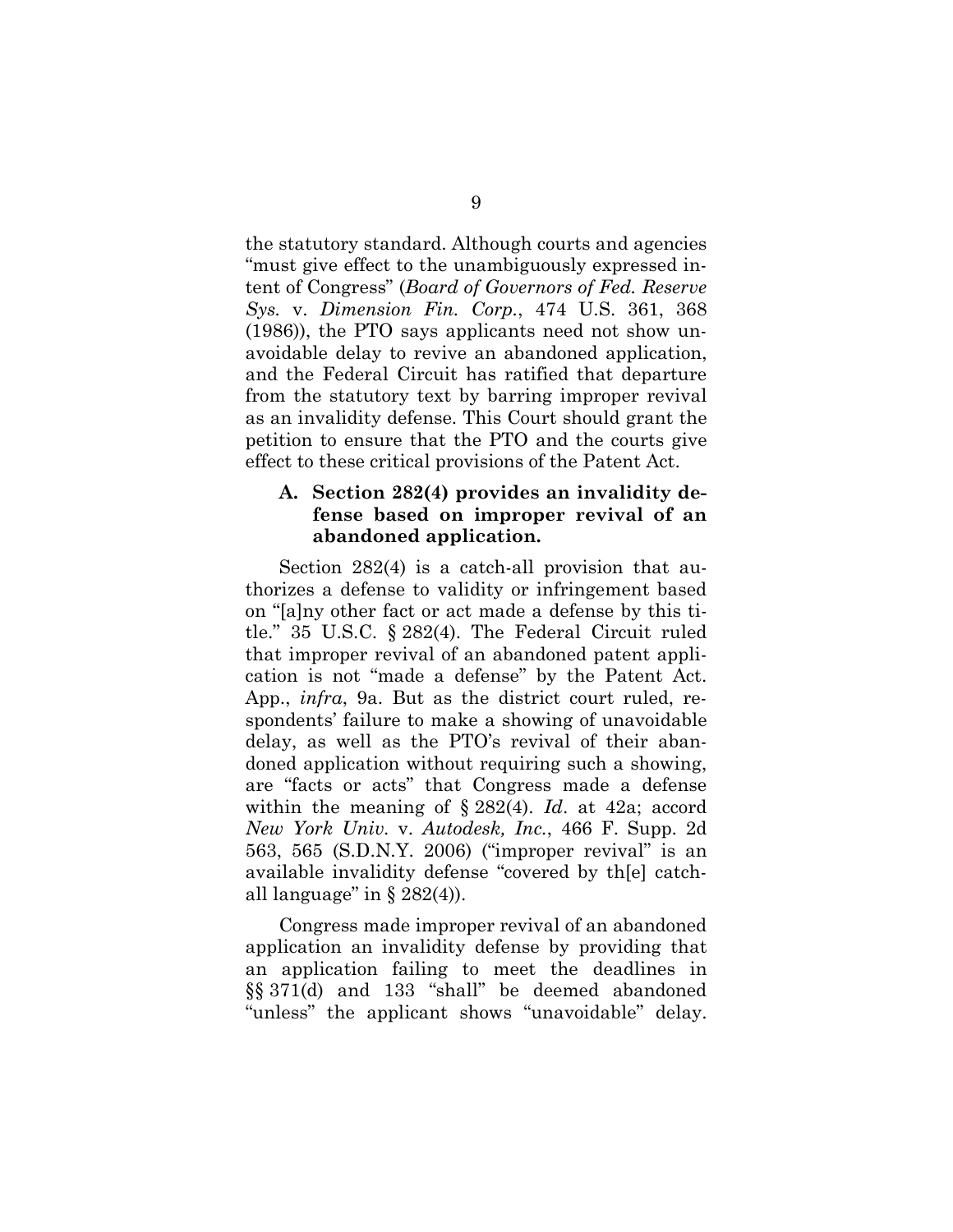Such use of the mandatory "shall" imposes "discretionless obligations." *Lopez* v. *Davis*, 531 U.S. 230, 241 (2001); accord *National Ass'n of Home Builders* v. *Defenders of Wildlife*, 127 S. Ct. 2518, 2531 (2007); *Lexecon Inc.* v. *Milberg Weiss Bershad Hynes & Lerach*, 523 U.S. 26, 35 (1998). Thus, Congress made absolutely clear that an assertion that the delay causing abandonment was merely unintentional would be insufficient to revive the application and pave the way to an enforceable patent.

Moreover, Congress expressly provided for revival based on mere "unintentional" (or for either "unavoidable" or "unintentional") delay in other provisions of the Patent Act governing different types of abandonments. *E.g.*, 35 U.S.C. § 122(b)(2)(B)(iii) ("unintentional"); *id*. § 111(a)(4) (either "unintentional" or "unavoidable"). By inscribing the "unavoidable" standard in some provisions and the "unintentional" standard in others, Congress plainly intended to make revival of some types of abandoned applications more difficult than revival of others. See *Barnhart* v. *Sigmon Coal Co.*, 534 U.S. 438, 452 (2002) ("when Congress includes particular language in one section of a statute but omits it in another section of the same Act, it is generally presumed that Congress acts intentionally and purposely"). Yet, according to the Federal Circuit, if the PTO disregards the revival standards inscribed in the Patent Act, unilaterally decides that revival under §§ 371(d) and 133 does *not* require a showing of "unavoidable" delay, revives an abandoned application under the far less stringent "unintentional" delay standard, and issues the patent, an accused infringer is helpless to challenge the validity of the patent. That cannot be what Congress intended by requiring applicants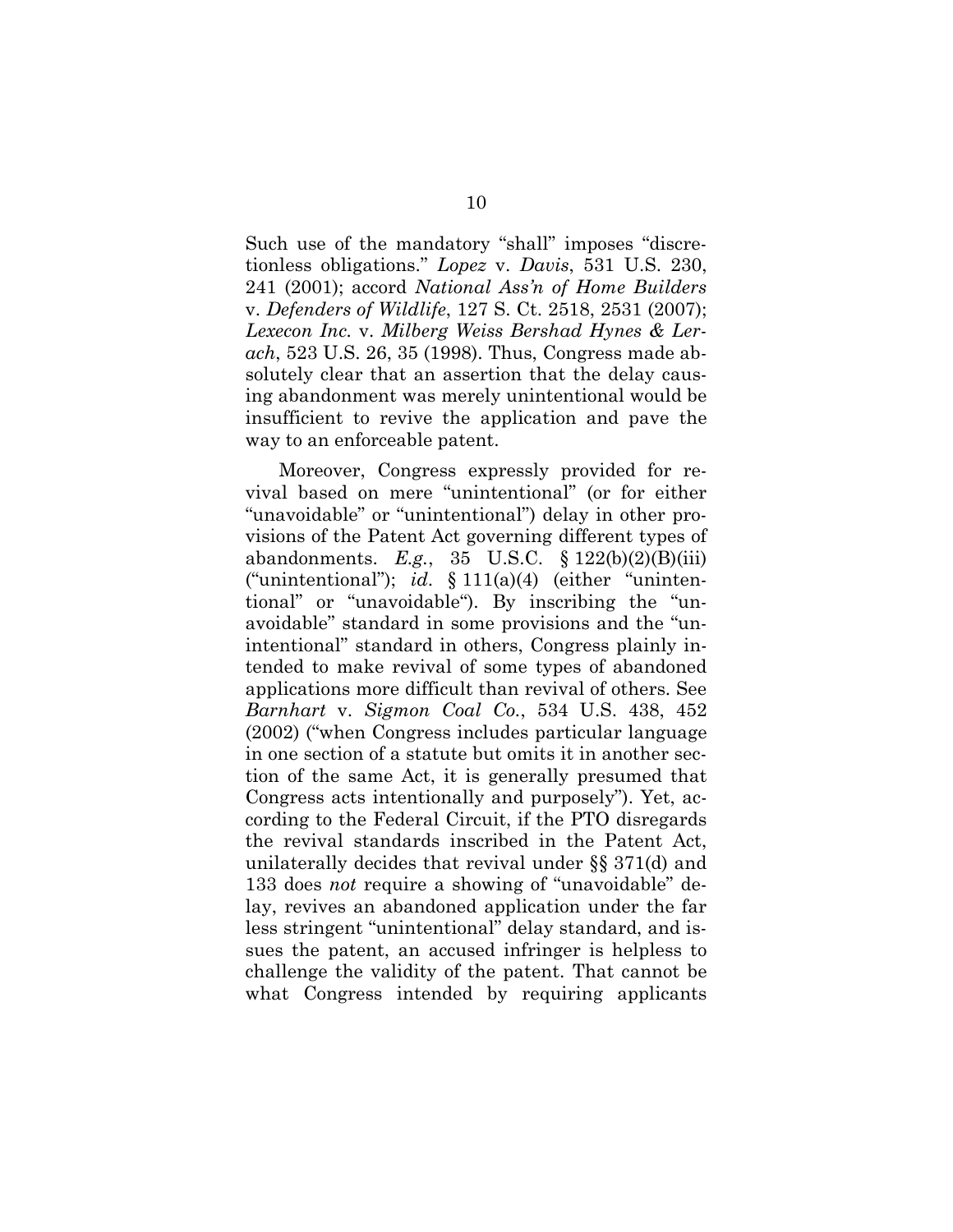missing statutory deadlines to show unavoidability to avoid abandonment under §§ 371(d) and 133.

Unless a patent infringement defendant may raise improper revival as an invalidity defense, the improper revival will go unchallenged and PTO revival decisions that blatantly violate the Patent Act will be effectively unreviewable. As the beneficiary of such a decision, the applicant certainly has no interest in challenging it, and third parties are unlikely even to know about it unless they engage in costly monitoring of all patent applications that might bear on their businesses. Moreover, a third party who did learn of such a decision would be unlikely to have standing to challenge it. See *Lujan* v. *Defenders of Wildlife,* 504 U.S. 555, 560-561 (1992) (no standing without threat of "imminent" injury); *Rainbow/PUSH Coalition* v. *FCC*, 330 F.3d 539, 544 (D.C. Cir. 2003) (no standing in administrative proceeding without threat of "concrete and particularized" injury). Only if a third party is sued by the patent holder will anyone have a feasible basis for challenging such a statutorily improper revival. The ruling below now proscribes any possibility of such a challenge, thereby giving the PTO *carte blanche* to revive abandoned applications notwithstanding Congressional requirements.

The Federal Circuit tried to justify its "no defense" ruling by deeming improper revival a mere "procedural lapse." App., *infra*, 10a-11a. But failure to comply with *statutory* mandates is not a *procedural* deviation from "the internal rules of patent examination," such as the examiner's failure to record a telephone call in *Magnivision, Inc.* v. *Bonneau Co*., 115 F.3d 956, 960 (Fed. Cir. 1997). This Court has made clear that statutory deadlines are to be taken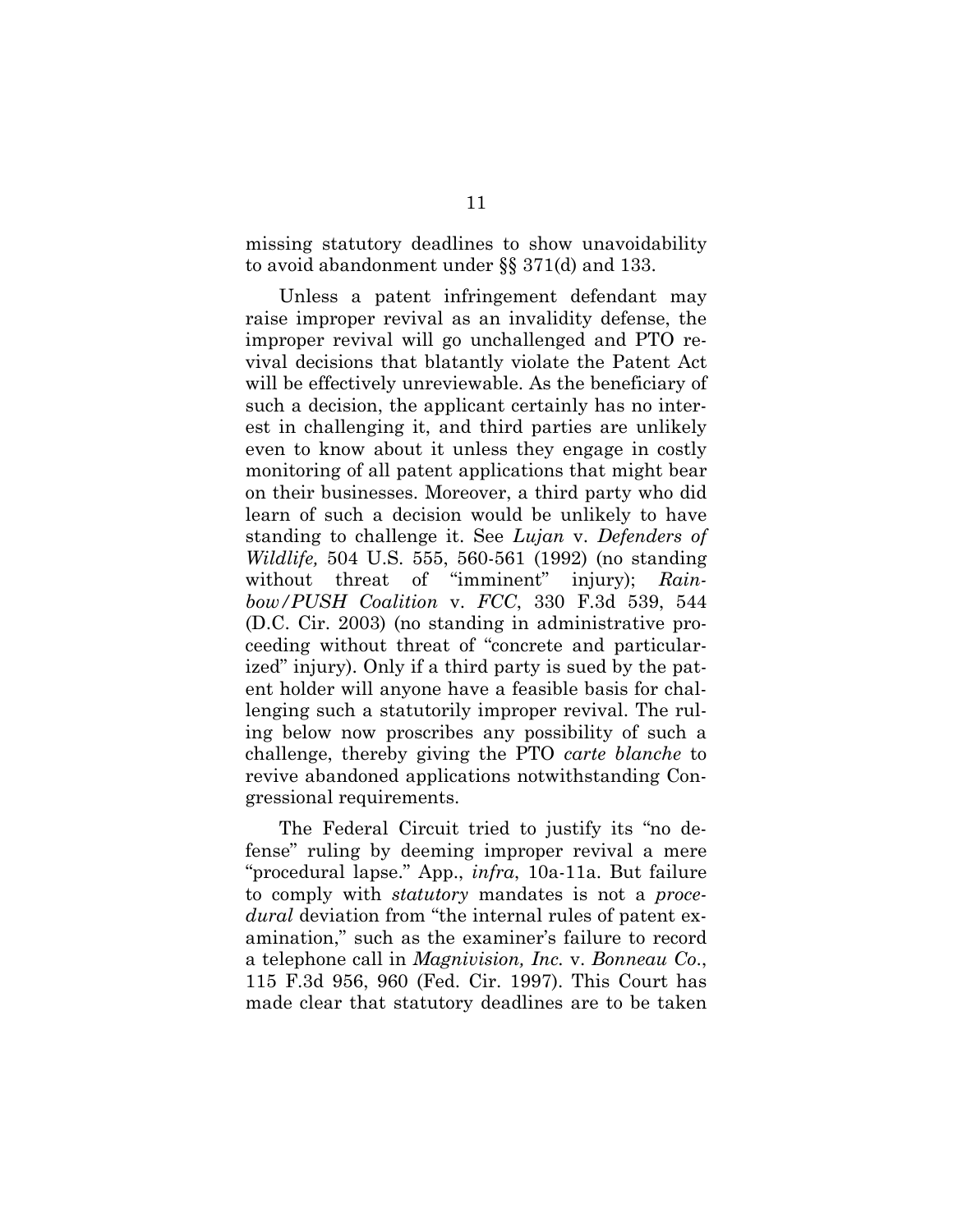seriously. In *Bowles* v*. Russell*, 127 S. Ct. 2360, 2366 (2007), the Court held that a notice of appeal filed just two days after the statutory deadline barred a *habeas* appeal, even though the petitioner filed the notice by the deadline established by the district court. The Court explained that courts must enforce "rigorous rules" unless Congress provides otherwise. *Id*. at 2367. The invalidation of a patent is certainly less draconian than refusing to allow a prisoner to argue for his freedom.

By requiring a showing of unavoidable delay to avoid abandonment under § 371(d) or § 133, Congress declared that revival under a lesser standard would render a subsequently issued patent invalid. Congress thereby made such improper revival an invalidity defense subject to § 282(4). This Court should grant the petition and reverse the Federal Circuit's ruling to the contrary, which would nullify the Congressional unavoidability mandate and allow the enforcement of statutorily invalid patents.

### <span id="page-19-0"></span>**B. Section 282(2) provides an invalidity defense based on improper revival of an abandoned application.**

Section 282(2) of the Patent Act provides an additional basis for asserting improper revival as an invalidity defense. It authorizes a defense to infringement based on "[i]nvalidity of the patent or any claim in suit on any ground specified in part II of this title as a condition for patentability." 35 U.S.C. § 282(2). Because § 133 is in part II of title 35 and conditions revival of an abandoned application on a showing of unavoidability, a revival without that showing is a defense under § 282(2).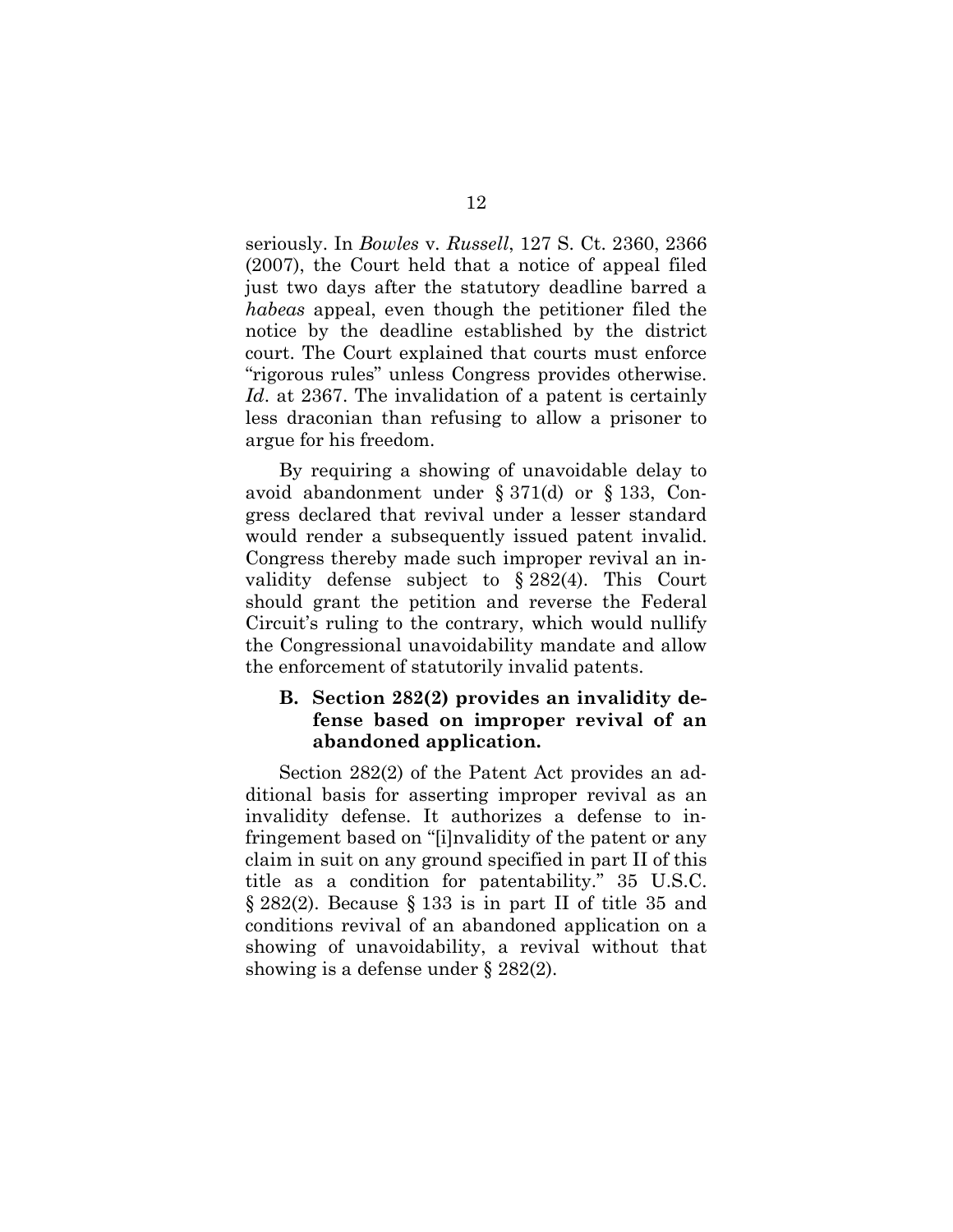The Federal Circuit disagreed, ruling that proper revival of an abandoned application is not a condition for patentability. App., *infra*, 7a. Instead, the court held that "utility and eligibility, novelty, and nonobviousness are the only so-called conditions for patentability." *Ibid*. The court relied on *Graham* v. *John Deere Co.*, 383 U.S. 1 (1966). But while *Graham* states that novelty, utility, and nonobviousness are conditions for patentability, that does not mean they are the *only* such conditions. See *id*. at 12. Indeed, *Graham* does not mention "eligibility," which the court below also deemed a condition for patentability. See App., *infra*, 7a n.3. And the Federal Circuit has recognized still other conditions for patentability, recently stating for example that "[f]ees have been an accepted condition of patentability since the first patent statute was enacted in 1790." *Figueroa* v. *United States*, 466 F.3d 1023, 1031 (Fed. Cir. 2006).

Moreover, *Graham* makes clear that conditions for patentability are not limited to those designated as such by the Patent Act. The issue in *Graham* was whether Congress's 1952 enactment of § 103, which for the first time designated nonobviousness as a condition for patentability, established a new test for patentability or instead incorporated "traditional statutory and judicial tests." 383 U.S. at 3. The Court concluded that Congress "intended to codify judicial precedents embracing the principle long ago announced by this Court." *Id.* at 3-4. The Court explained that Congress intended "that the courts should develop additional conditions for patentability" because, "[a]lthough the Patent Act was amended, revised or codified some 50 times between 1790 and 1950, Congress steered clear of a statutory set of requirements other than the bare novelty and utility tests reformulated in Jefferson's draft of the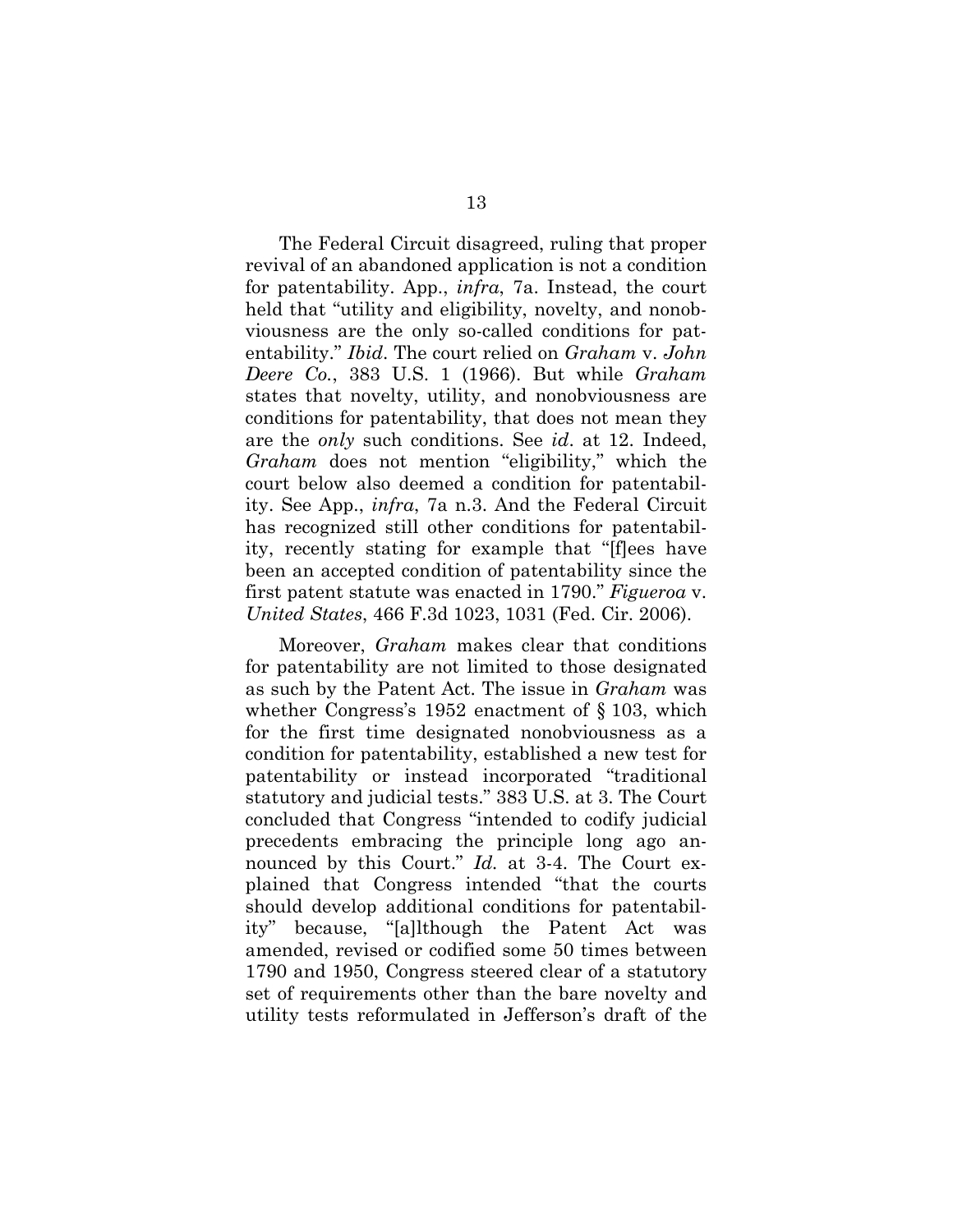1793 Patent Act." *Id.* at 10. Based on *Graham*, then, conditions for patentability are not limited to those expressly so designated in the Patent Act.[1](#page-21-0)

The Federal Circuit's view that proper revival of an abandoned application is not a condition for patentability is also contrary to the plain meaning of "condition." A "condition" is a "prerequisite" or "a state of affairs that must exist before something else is possible."[2](#page-21-1) A prerequisite to issuing a valid patent is a non-abandoned application. See, *e.g*., 35 U.S.C. § 101 (issuance of a patent is "subject to the conditions" of the Patent Act); *id*. § 151 (a patent "shall issue" unless the application was "abandoned" for failure to pay issue fee). Thus, if an applicant has abandoned its application, that application must be revived pursuant to the statutory standard before a valid patent may issue, making proper revival—and the statutorily required showing of unavoidable delay—a prerequisite and thus a condition for patentability. Although the Federal Circuit attempted to draw a distinction between conditions and requirements (App., *infra*, 7a), this Court used the terms "condition," "requirement," and "prerequisite" inter-

<span id="page-21-0"></span><sup>1</sup> Indeed, whereas §§ 102 and 103 of the Patent Act are expressly entitled "Conditions for patentability," § 101 is not, and yet the court below found the "utility and eligibility" requirements of § 101 to be such conditions.

<span id="page-21-1"></span><sup>2</sup> See MERRIAM-WEBSTER'S ONLINE DICTIONARY, available at http://www.merriam-webster.com/dictionary/condition; COM-PACT OXFORD ENGLISH DICTIONARY, available at http://www.askoxford.com/concise\_oed/condition?view=uk; see *Perrin* v. *United States*, 444 U.S. 37, 42 (1979) ("unless otherwise defined, words will be interpreted as taking their ordinary, contemporary, common meaning").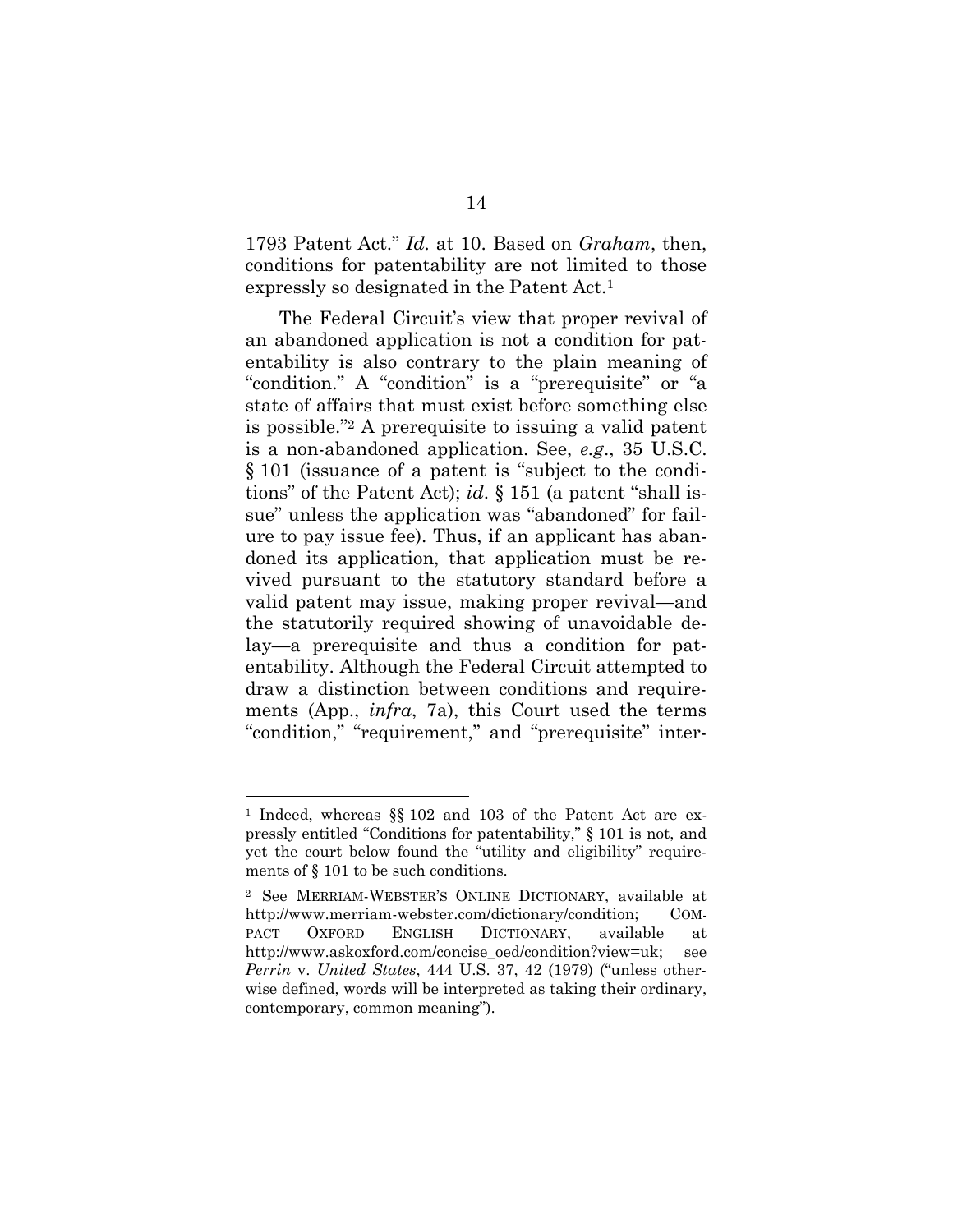changeably in *Graham*, 383 U.S. at 17-18, to refer to the obviousness condition to patentability.

Further, § 131 of the Patent Act states that the PTO "shall issue a patent" only if "the applicant is entitled to a patent under the law." 35 U.S.C. § 131. The plain meaning of that provision is that lawful entitlement to a patent is a condition for patentability. An applicant who abandoned its application without reviving it under the statutorily mandated standard is not lawfully entitled to a patent, confirming that proper revival is a condition for patentability and thus an invalidity defense under § 282(2).

## <span id="page-22-0"></span>**C. Sections 371(d) and 133 provide an invalidity defense based on improper revival of an abandoned application.**

The Federal Circuit failed to recognize that §§ 371(d) and 133 themselves provide an invalidity defense to an infringement claim by requiring a showing of unavoidable delay to avoid abandonment for failure to meet statutory deadlines.

The court below acknowledged that "section 282 is not the only source of defenses in the Patent Act." App., *infra*, 12a. As the Federal Circuit has previously recognized, "Section 282 does not state that the list of invalidity defenses contained therein are the only ones available," and "[t]he express words of section 282 therefore allow for the existence of other invalidity defenses." *Quantum Corp.* v. *Rodime, PLC*, 65 F.3d 1577, 1583-1584 (Fed. Cir. 1995) (holding that 35 U.S.C. § 305 is an invalidity defense although "section 282 does not specifically mention section 305 as an invalidity defense").

But the court of appeals ruled that another Patent Act provision can provide such a defense only if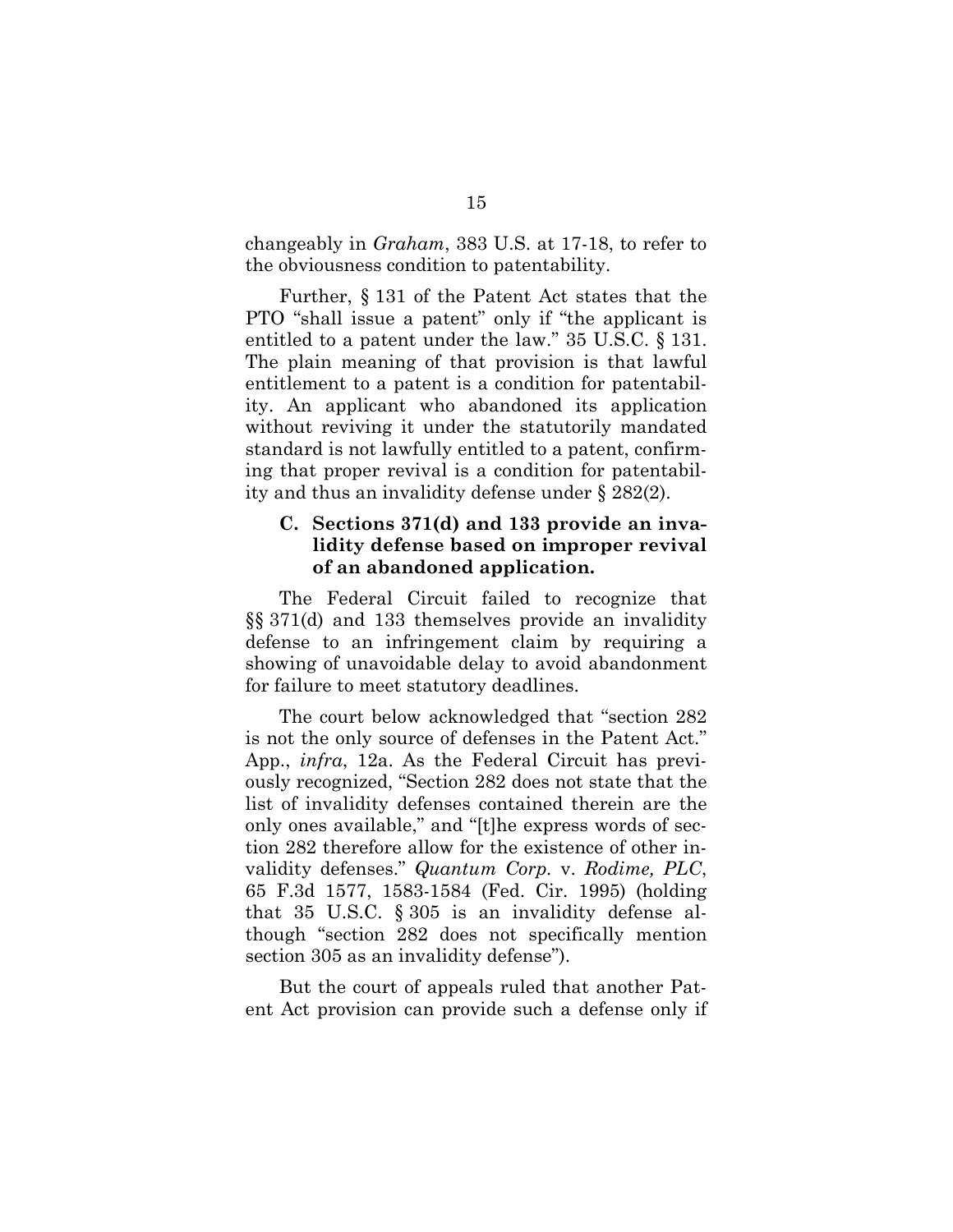failure to do so "would encourage noncompliance." App., *infra*, 13a. The court opined that barring invalidity defenses based on §§ 371(d) and 133 would not encourage noncompliance because abandoning the application by missing the specified deadlines would shorten the term of an issued patent. *Ibid*. The court failed to consider the numerous reasons why an applicant might intentionally abandon an application until it could be revived. An applicant might run into financial problems and decide to ignore the applicable deadlines and thereby abandon the application until its financial situation improves. Or an applicant might abandon an application in the belief that a patent is unnecessary, only to later discover that a competitor has a competing product. Or an applicant might file and abandon several applications with the expectation of reviving only those reading onto new competitive products. The court of appeals' refusal to allow an invalidity defense based on failure to revive an abandoned application under the statutory standard can only encourage such noncompliance.

The court below also ignored the burdens imposed on the public if there is no meaningful consequence for noncompliance with statutory deadlines. Delays, lack of applicant diligence, and looser revival standards than those set by Congress reduce the efficiency of the PTO's operations by increasing the workload of already overworked PTO examiners. And competitors who try to monitor published applications are inevitably prejudiced by a failure to enforce the statutory standard. Given the tough "unavoidable" delay standard in Section 371(d), for example, competitors may reasonably assume that a failure to timely pay the required fee has resulted in an abandoned application that is unlikely to be revived, allowing them to treat the subject matter as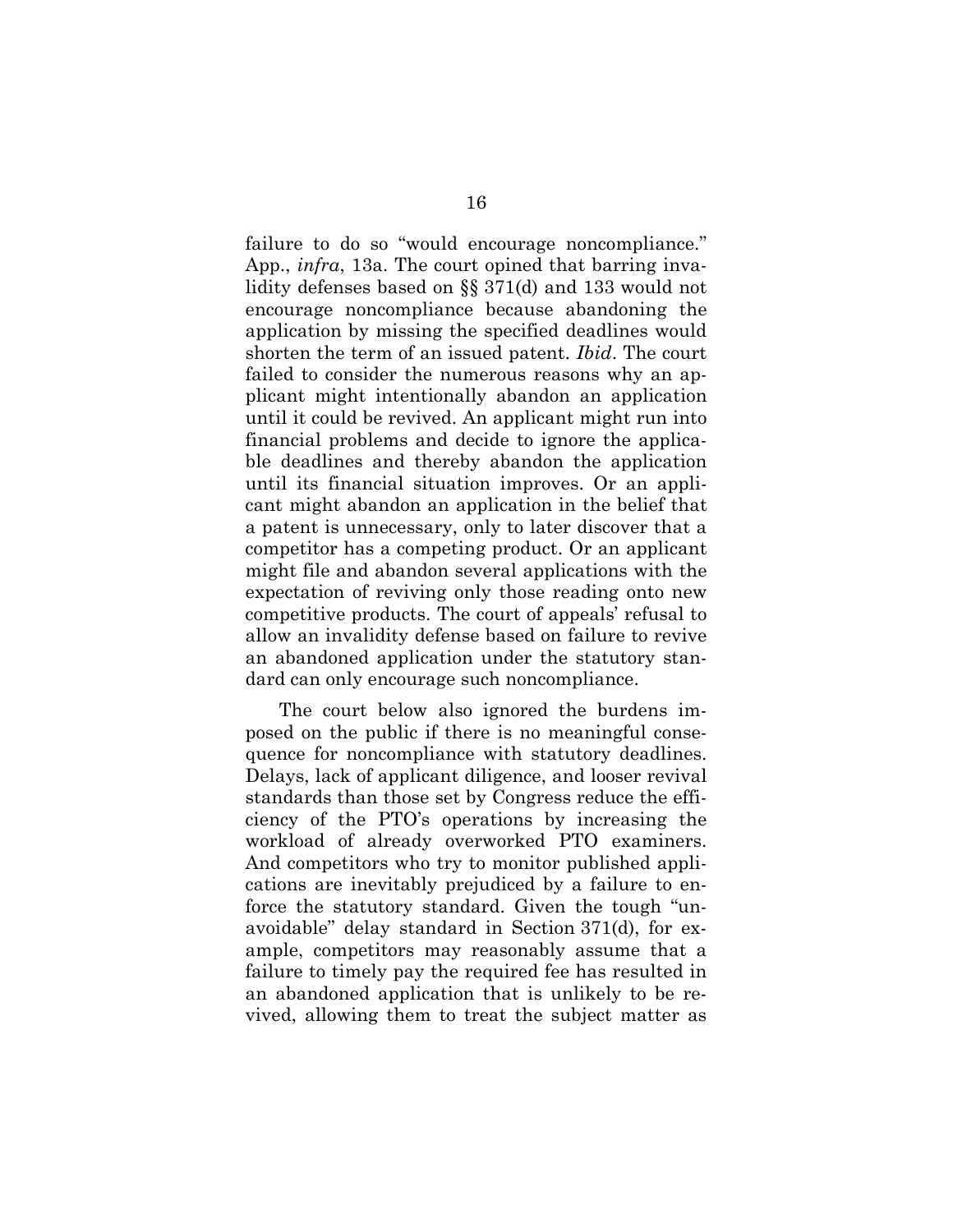fair game for use in a product under development. If subsequently sued for infringement, they would be severely prejudiced if barred from invoking improper revival as a defense.

Congress would not have mandated specific standards to avoid abandonment unless it intended that failure to comply with them could serve as an invalidity defense. The Federal Circuit should not be permitted to override Congress by nullifying that defense.

### <span id="page-24-0"></span>**II. The Ruling Below, Unless Reversed, Will Severely Undermine The Enforceability Of Other Important Patent Act Provisions.**

A further reason to grant the petition and reverse the judgment below is that courts should not "interpret a statutory provision so as to render superfluous other provisions in the same enactment." *Circuit City Stores, Inc.* v. *Adams*, 532 U.S. 105, 113 (2001). As explained above, the ruling below nullifies §§ 371(d) and 133. The Federal Circuit's rationale for barring an improper revival defense will also nullify other important provisions of the Patent Act and thereby render them superfluous. For example:

- Section 41(b) provides that a patent "will expire" if the specified maintenance fee is not timely paid. 35 U.S.C. § 41(b). Under the Federal Circuit's analysis, paying a maintenance fee is neither a "condition for patentability" nor "made a defense" by Congress. Hence, expiration of the patent will not be an available defense in an infringement suit.
- Section 111 states that, absent a timely request to treat a provisional application as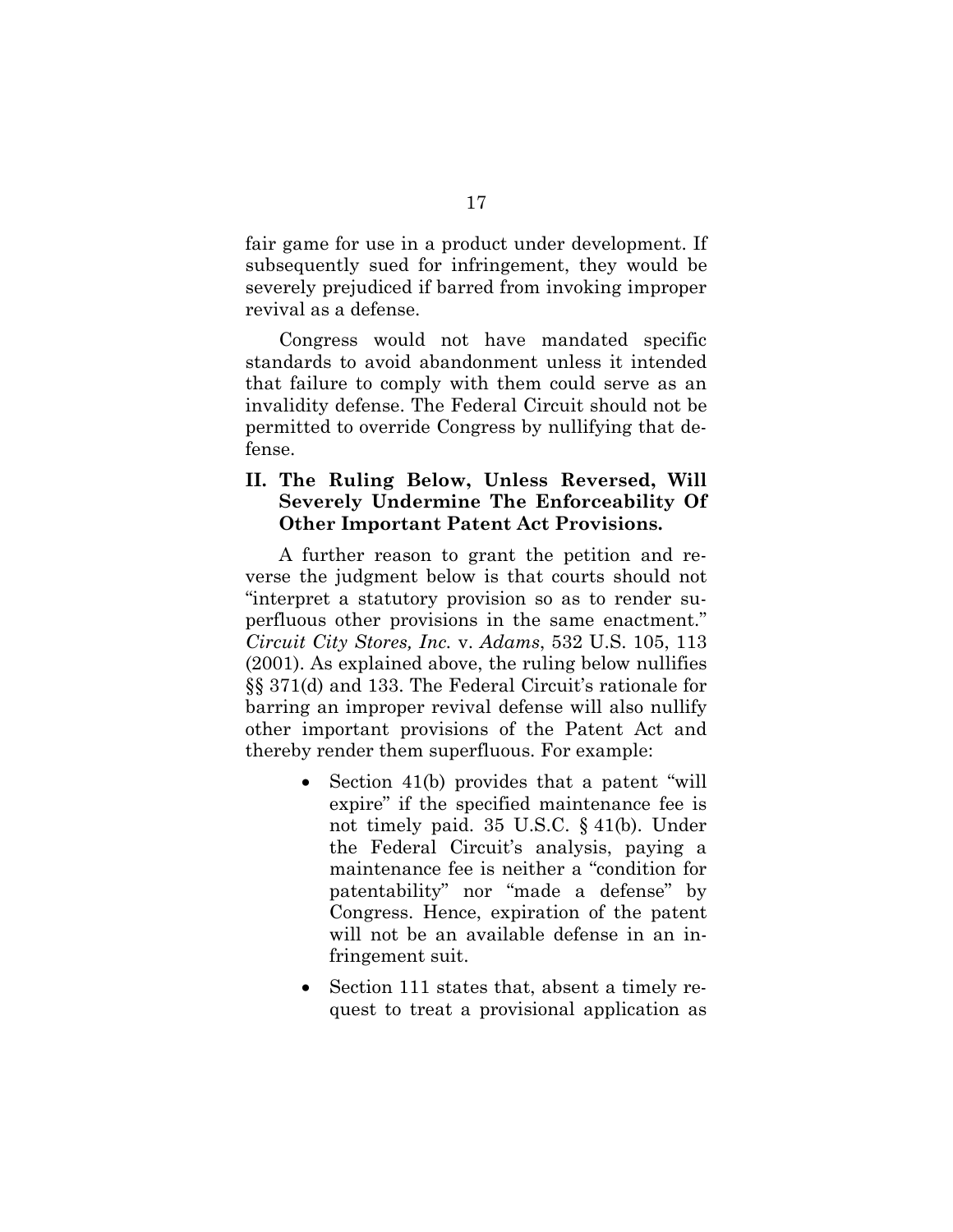an application, the provisional application "shall be regarded as abandoned" and "shall not be subject to revival." 35 U.S.C. § 111(b)(5). Yet, under the court of appeals' analysis, a patent that mistakenly issues from such an abandoned provisional application may be enforced against an alleged infringer.

- Under Section 122, failure to notify the PTO of a foreign filing results in abandonment even if the PTO does not learn of the foreign filing. "As a result, if applicant failed to file a notice of foreign filing when it was required, prosecution of the application will continue and the application may issue as a patent, even though the application has become abandoned by operation of the statute." MANUAL OF PATENT EXAMIN-ING PROCEDURE § 1124 (last paragraph) (8th ed. rev. July 2008). Yet, under the panel's analysis, such a mistakenly issued patent will be enforceable against an alleged infringer.
- The viability of other recognized invalidity defenses will be undermined. For example, the judicially created non-statutory defense of double patenting would not be a proper invalidity defense under the panel's analysis. See *Symbol Techs., Inc.* v. *Opticon, Inc.*, 935 F.2d 1569, 1580 (Fed. Cir. 1991).

### <span id="page-25-0"></span>**III. The Ruling Below Conflicts With The Central Purpose Of The Patent Laws.**

This Court has repeatedly explained the central purpose of the patent laws. "[T]he patent system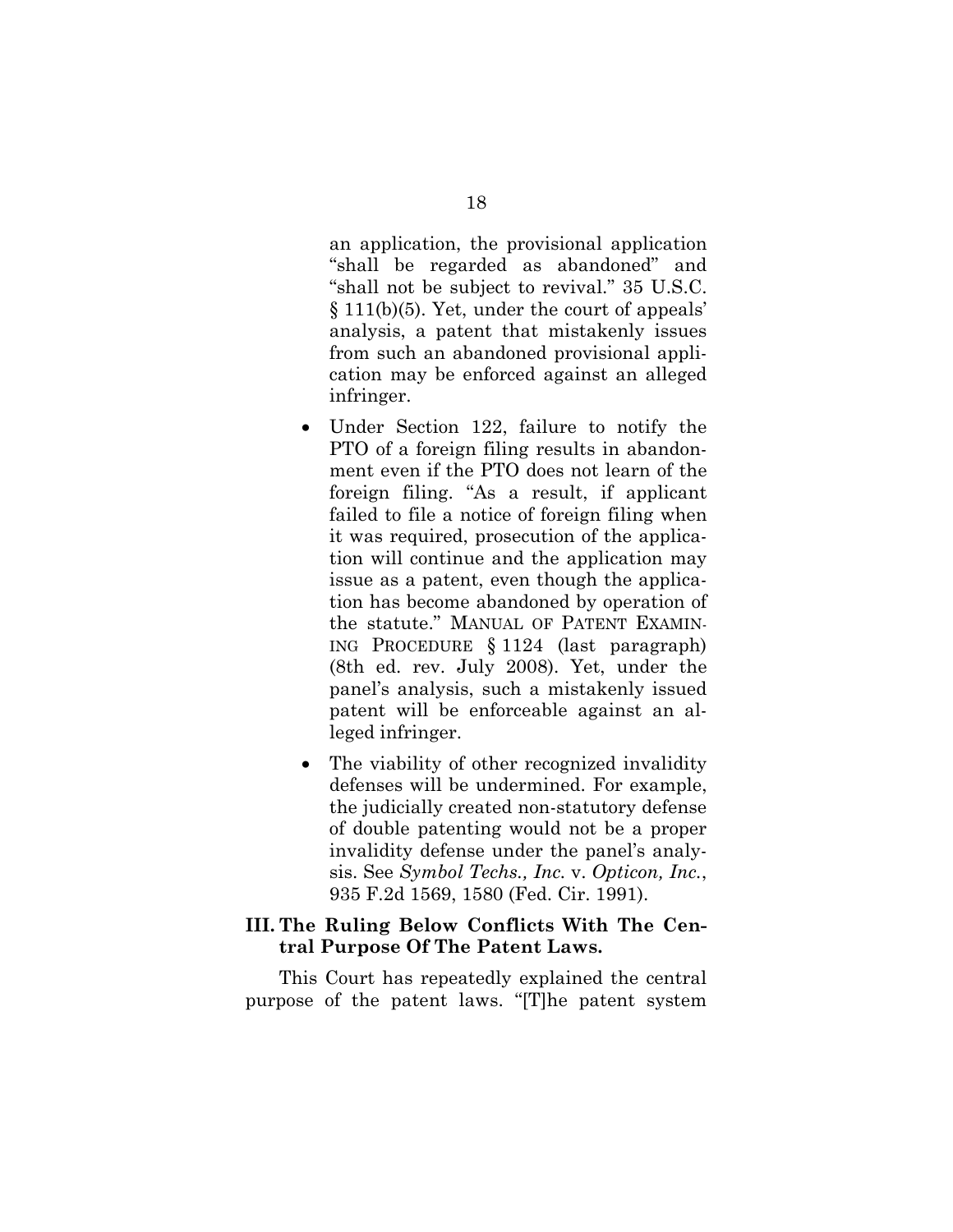represents a carefully crafted bargain that encourages both the creation and the public disclosure of new and useful advances in technology, in return for an exclusive monopoly for a limited period of time." *Pfaff* v. *Wells Elec., Inc*., 525 U.S. 55, 63 (1998). A patent "is an exception to the general rule against monopolies and to the right to access to a free and open market." *Blonder-Tongue Lab.* v. *University of Ill. Found*., 402 U.S. 313, 343 (1971). Congress has sought to strike a "balance between the interest in motivating innovation and enlightenment by rewarding invention with patent protection on the one hand, and the interest in avoiding monopolies that unnecessarily stifle competition on the other." *Pfaff*, 525 U.S. at 63. The Federal Circuit's ruling in this case upsets that balance by allowing the holder of a statutorily invalid patent to exercise a monopoly and deter innovative competition.

As explained above, a valid patent cannot lawfully issue from an abandoned application that was not properly revived. Yet, the ruling below allows the holder of such a patent to sue alleged infringers without any risk of facing an improper revival defense, even though it is well settled that a defendant may raise "the issue of validity [in] an infringement suit." *Altvater* v. *Freeman*, 319 U.S. 359, 363 (1943). Removing that possibility raises the costs of competitive innovation because it makes a successful infringement suit more likely. The Federal Circuit's ruling will thereby discourage the creation of "new designs and technologies" that is "the ultimate goal of the patent system." *Bonito Boats, Inc.* v. *Thunder Craft Boats, Inc.*, 489 U.S. 141, 151 (1989).

The ruling below undermines the patent law goal of achieving "efficient investment" in "innovations,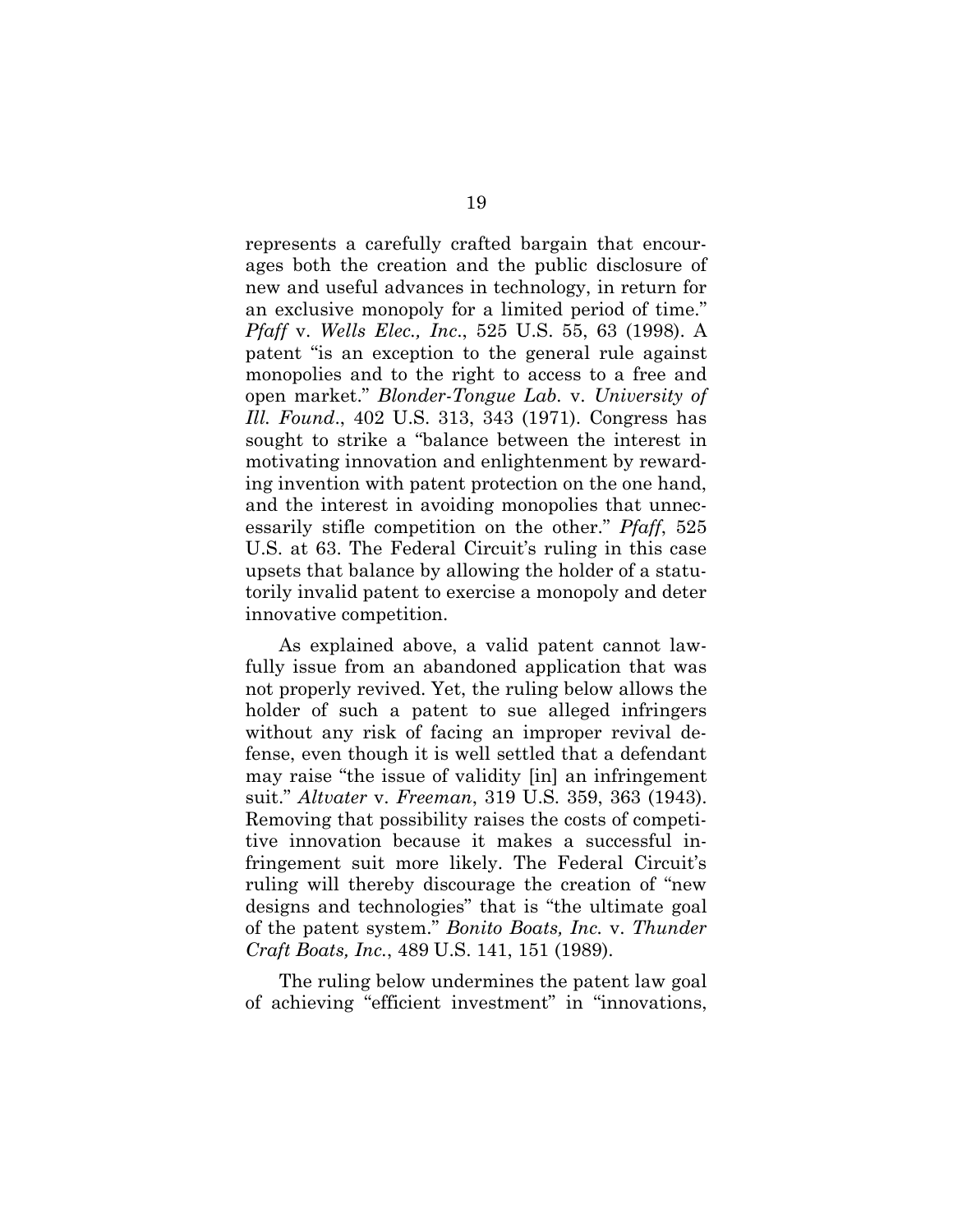creations, and new ideas beyond the inventor's exclusive rights." *Festo Corp.* v. *Shoketsu Kinzoku Kogyo Kabushiki Co.*, 535 U.S. 722, 730-731 (2002). Such investment requires the assurance that invalid patent rights will not be enforceable. See *Blonder-Tongue*, 402 U.S. at 331 n.21 (a "bad" patent must be "definitively stricken"); 6 CHISUM ON PATENTS § 19.01 (2008) (an invalid patent "takes a toll through monopoly profits, reduced utilization, and higher prices"). If a patentee cannot rely on matter surrendered through a narrowing claim amendment during prosecution (see *Festo*, 535 U.S. at 733-734), *a fortiori* it cannot enforce a patent based on an application that was abandoned altogether during prosecution.

The Federal Circuit's ruling overrides Congressional policy by making it far easier to revive applications abandoned under §§ 371(d) and 133 than Congress permitted. Whether such easy revival would be a better policy choice is not for the PTO or the courts to decide. Sections 371(d) and 133 express Congress's policy choices, and "[t]he responsibility for changing them rests with Congress." *Festo*, 535 U.S. at 739. Moreover, Congress's imposition of a tough standard on applicants wishing to revive applications abandoned under §§ 371(d) and 133 represents a reasonable policy choice, given the surfeit of applications flooding the PTO. In *Graham*, 383 U.S. at 18, the Court found the backlog of patent applications decades ago to be "itself a compelling reason for the Commissioner to strictly adhere" to the patent statute. That backlog is far greater today. The PTO now has a "750,000-application backlog awaiting a first action that continues to worsen."[3](#page-27-0) Congress's deci-

<span id="page-27-0"></span><sup>3</sup> U.S. Chamber of Commerce, *Recommendations for Consideration by the Incoming Administration Regarding the U.S. Patent*